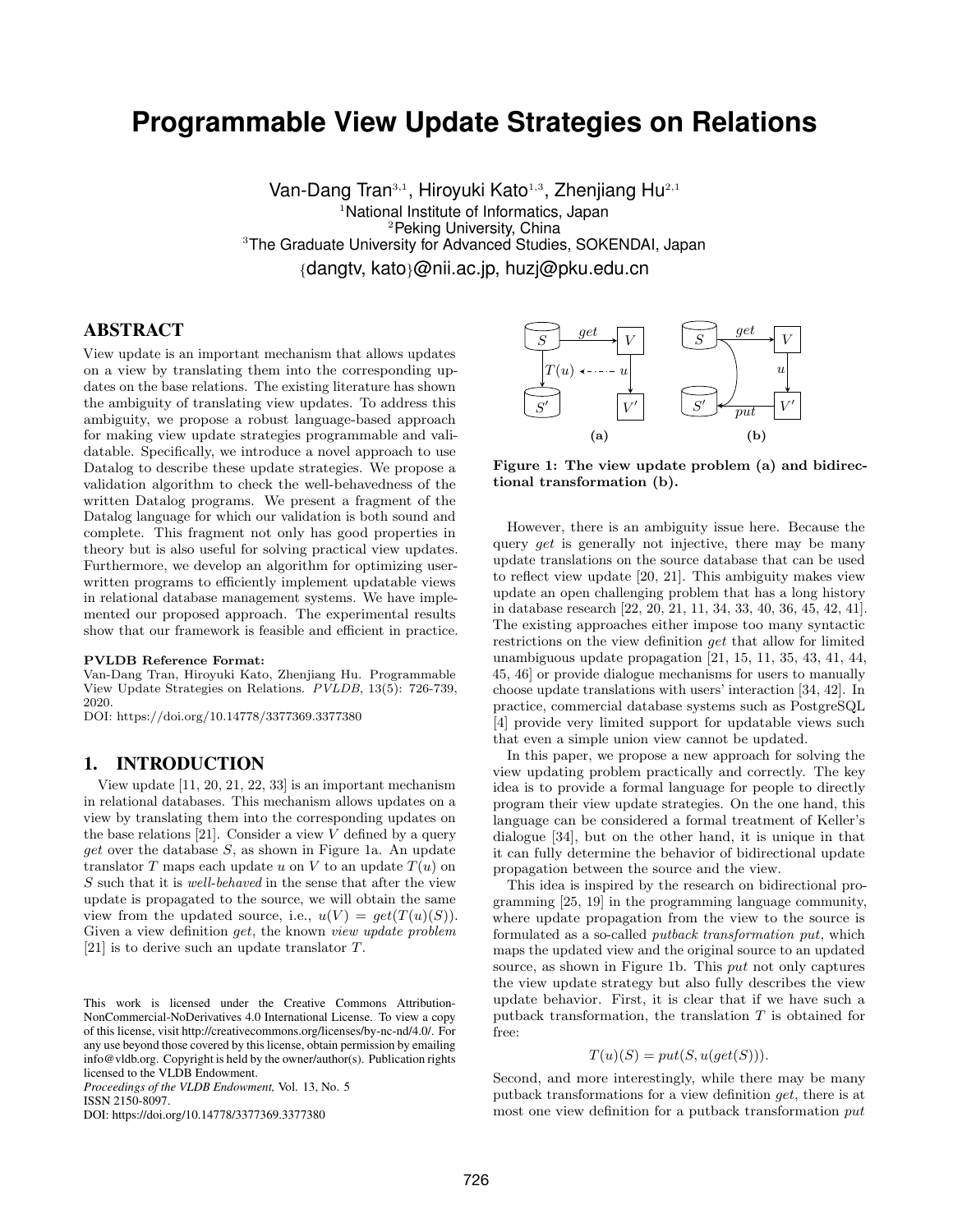for a well-behaved view update [\[32,](#page-12-12) [24,](#page-12-13) [23,](#page-12-14) [38,](#page-12-15) [37\]](#page-12-16). Thus, get can be deterministically derived from put in general. Although several languages have been proposed for writing put for updatable views over tree-like data structures [\[57,](#page-13-7) [38,](#page-12-15) [37\]](#page-12-16), whether we can design such a language for solving the classical view update problem on relations remains unclear.

There are several challenges in designing a formal language for programming put, a view update strategy, on relations.

- The language is desired to be expressive in practice to cover users' update strategies.
- To make every view update consistent with the source database, an update strategy put must satisfy some certain properties, as formalized in previous work [\[25,](#page-12-10) [23,](#page-12-14) [24\]](#page-12-13). Therefore, there is a need for a validation algorithm to statically check the well-behavedness of user-written strategies and whether they respect the view definition if the view is defined beforehand.
- To be useful in practice rather than just a theoretical framework, the language must be efficiently implemented when running in relational database management systems (RDBMSs).

In contrast to the existing approaches [\[57,](#page-13-7) [38,](#page-12-15) [37\]](#page-12-16) where new domain-specific languages (DSLs) are designed, we argue that Datalog, a well-known query language, can be used as a formal language for describing view update strategies in relational databases. Our contributions are summarized as follows.

- We introduce a novel way to use nonrecursive Datalog with negation and built-in predicates for describing view update strategies. We propose a validation algorithm for statically checking the well-behavedness of the described update strategies.
- We identify a fragment of Datalog, called linear-view guarded negation Datalog (LVGN-Datalog), in which our validation algorithm is both sound and complete. Furthermore, the algorithm can automatically derive from view update strategies the corresponding view definition to confirm the view expected beforehand.
- We develop an incrementalization algorithm to optimize view update strategy program. This algorithm integrates the standard incrementalization method for Datalog with the well-behavedness in view update.
- We have implemented all the algorithms in our frame-work, called BIRDS<sup>[1](#page-1-0)</sup>. The experiments on benchmarks collected in practice show that our framework is feasible for checking most of the view update strategies. Interestingly, LVGN-Datalog is expressive enough for solving many types of views and can be efficiently implemented by incrementalization in existing RDBMSs.

The remainder of this paper is organized as follows. After presenting some basic notions in Section [2,](#page-1-1) we present our proposed method for specifying view update strategies in Datalog in Section [3.](#page-2-0) The validation and incrementalization algorithms for these update strategies are described in Section [4](#page-5-0) and Section [5,](#page-8-0) respectively. Section [6](#page-9-0) shows the experimental results of our implementation. Section [7](#page-10-0) summarizes related works. Section [8](#page-11-0) concludes this paper.

## <span id="page-1-1"></span>2. PRELIMINARIES

In this section, we briefly review the basic concepts and notations that will be used throughout this paper.

#### 2.1 Datalog and Relational Databases

Relational databases. A database schema  $D$  is a finite sequence of relation names (or predicate symbols, or simply predicates)  $\langle r_1, \ldots, r_n \rangle$ . Each predicate  $r_i$  has an associated arity  $n_i > 0$  or an associated sequence of attribute names  $A_1, \ldots, A_{n_i}$ . A database (instance) D of D assigns to each predicate  $r_i$  in D a finite  $n_i$ -ary relation  $R_i$ ,  $D(r_i) = R_i$ .

An atom (or atomic formula) is of the form  $r(t_1, \ldots, t_k)$ (or written as  $r(t)$ ) such that r is a k-ary predicate and each  $t_i$  is a term, which is either a constant or a variable. When  $t_1, \ldots, t_k$  are all constants,  $r(t_1, \ldots, t_k)$  is called a ground atom.

A database D can be represented as a set of ground atoms [\[18,](#page-12-17) [17\]](#page-12-18), where each ground atom  $r(t_1, \ldots, t_k)$  corresponds to the tuple  $\langle t_1, \ldots, t_k \rangle$  of relation R in D. As an example of a relational database, consider a database  ${\cal D}$  that consists of two relations with respective schemas  $r_1(A, B)$  and  $r_2(C)$ . Let the actual instances of these two relations be  $R_1 = {\langle 1, 2 \rangle, \langle 2, 3 \rangle}$  and  $R_2 = {\langle 3 \rangle, \langle 4 \rangle}$ , respectively. The set of ground atoms of the database is  $D = \{r_1(1, 2), r_1(2, 3), r_2(3), r_2(4)\}.$ 

**Datalog.** A Datalog program  $P$  is a nonempty finite set of rules, and each rule is an expression of the form [\[18\]](#page-12-17):

$$
H:=L_1,\ldots,L_n.
$$

where  $H, L_1, \ldots, L_n$  are atoms. H is called the rule head, and  $L_1, \ldots, L_n$  is called the rule body. The input of P is a set of ground atoms, called the extensional database (EDB), physically stored in a relational database. The output of P is all ground atoms derived through the program P and the EDB, called the intensional database (IDB). Predicates in  $P$  are divided into two categories: the EDB predicates occurring in the extensional database, and the IDB predicates occurring in the intensional database. An EDB predicate can never be the head predicate of a rule. The head predicate of each rule is an IDB predicate. We assume that each  $EDB/IDB$  predicate  $r$  corresponds to exactly one  $EDB/IDB$ relation  $R$ . Following the convention used in [\[18\]](#page-12-17), throughout this paper, we use lowercase characters for predicate symbols and uppercase characters for variables in Datalog programs. In a Datalog rule, variables that occur exactly once can be replaced by an anonymous variable, denoted as "...".

A Datalog program P can have many IDB predicates. If restricting the output of  $P$  to an IDB relation  $R$  corresponding to IDB predicate  $r$ , we have a Datalog query, denoted as  $(P, R)$ . We say that an IDB predicate r (or a query  $(P, R)$ ) is satisfiable if there exists a database  $D$  such that the IDB relation R in the output of P over D is nonempty [\[10\]](#page-12-19).

We can extend Datalog by allowing negation and built-in predicates, such as equality (=) or comparison  $(<,>)$ , in Datalog rule bodies but in a safe way in which each variable occurring in the negated atoms or the built-in predicates must also occur in some positive atoms [\[18\]](#page-12-17).

#### 2.2 Bidirectional Transformations

A bidirectional transformation (BX) [\[25\]](#page-12-10) is a pair of a forward transformation get and a backward (putback) transformation put, as shown in Figure [1b.](#page-0-0) The forward transformation get is a query over a source database  $S$  that results

<span id="page-1-0"></span> $1<sup>1</sup>A$  prototype implementation is available at **[https://dangtv.](https://dangtv.github.io/BIRDS/)** [github.io/BIRDS/](https://dangtv.github.io/BIRDS/).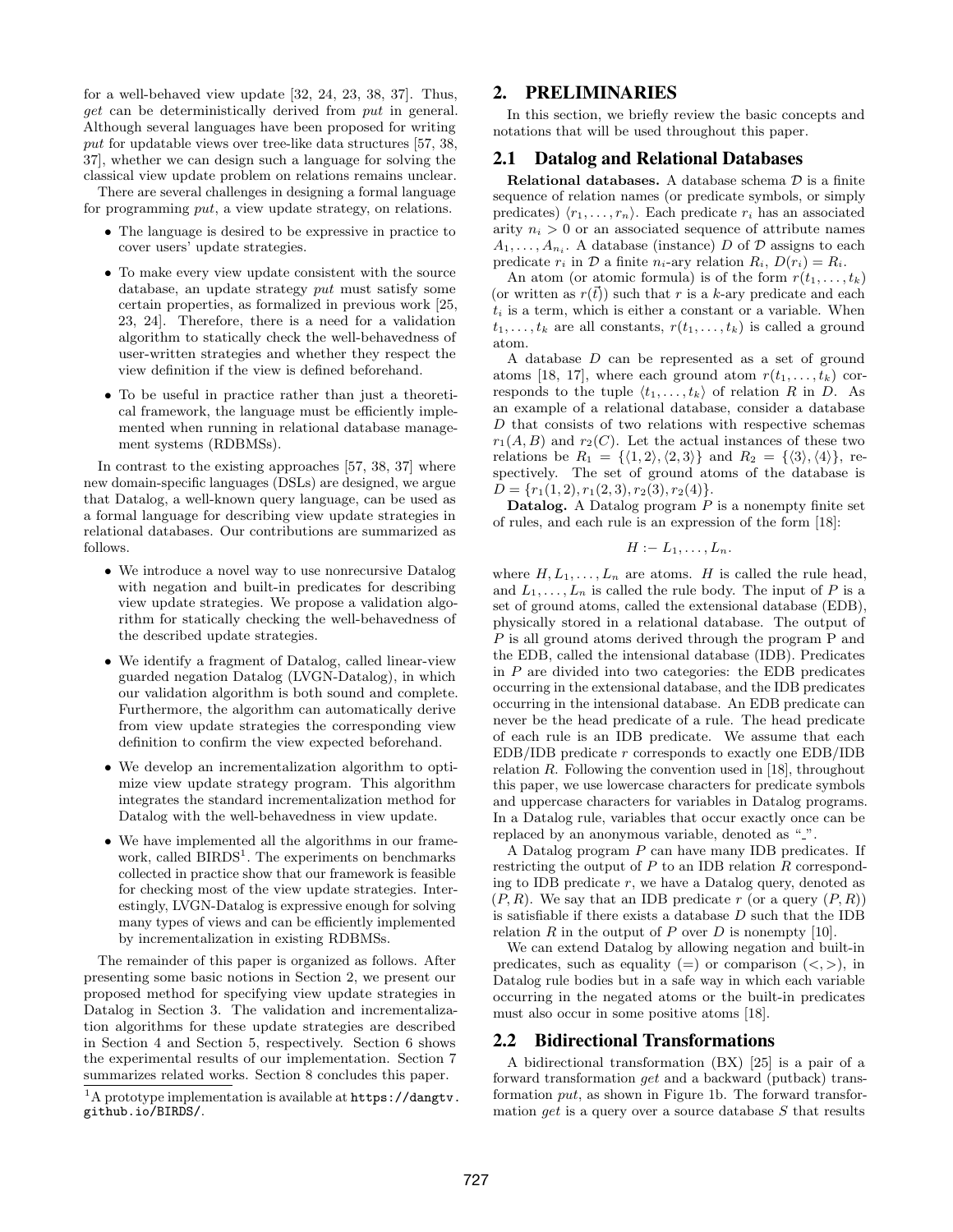<span id="page-2-3"></span>

Figure 2: View update strategy put.

in a view relation  $V$ . The putback transformation  $put$  takes as input the original database  $S$  and an updated view  $V'$ to produce a new database  $S'$ . To ensure consistency between the source database and the view, a BX must satisfy the following *round-tripping* properties, called GETPUT and PUTGET:

$$
\forall S, \qquad put(S, get(S)) = S \qquad (GETPUT)
$$

$$
\forall S, V', \qquad get \left( put \left( S, V' \right) \right) = V' \qquad \text{(PUTGET)}
$$

The GETPUT property ensures that unchanged views correspond to unchanged sources, while the PUTGET property ensures that all view updates are completely reflected to the source such that the updated view can be computed again from the query get over the updated source.

<span id="page-2-4"></span>DEFINITION 2.1 (VALIDITY OF UPDATE STRATEGY). A view update strategy put is said to be valid if there exists a view definition get such that put and get satisfy both  $GETPUT$ and PUTGET.

The important property that makes putback essential for BXs is that a valid view update strategy put uniquely determines the view definition  $qet$ , which satisfies GETPUT and PUTGET with put. Therefore, although put is written in a unidirectional (backward) manner, if put is valid, it can capture both forward and backward directions. We state the uniqueness of the view definition get in the following theorem, and the proof can be found in [\[23\]](#page-12-14).

THEOREM 2.1 (UNIQUENESS OF VIEW DEFINITION). Given a view update strategy put, there is at most one view definition get that satisfies  $GETPUT$  and  $PUTGET$  with put.

# <span id="page-2-0"></span>3. THE LANGUAGE FOR VIEW UPDATE STRATEGIES

As mentioned in the introduction, it may be surprising that the base language that we are using for view update strategies is nonrecursive Datalog with negation and built-in predicates (e.g.,  $=$ ,  $\neq$ ,  $\lt$ ,  $>$ ) [\[18\]](#page-12-17). One might wonder how the pure query language Datalog can be used to describe updates. In this section, we show that delta relations enable Datalog to describe view update strategies. We will define a fragment of Datalog, called LVGN-Datalog, which is not only powerful for describing various view update strategies but also important for our later validation.

#### 3.1 Formulating Update Strategies as Queries Producing Delta Relations

Recall that a view update strategy is a putback transformation put that takes as input the original source database and an updated view to produce an updated source. Our idea of specifying the transformation put in Datalog is to write a Datalog query that takes as input the original source

database and an updated view to yield updates on the source; thus, the new source can be obtained.

We use delta relations to represent updates to the source database. The concept of delta relations is not new and is used in the study on the incrementalization of Datalog programs [\[28\]](#page-12-20). Unlike the use of delta relations to describe incrementalization algorithms at the meta level, we let users consider both relations and their corresponding delta relations at the programming level.

<span id="page-2-1"></span>Let  $R$  be a relation and  $r$  be the predicate corresponding to R. Following [\[27,](#page-12-21) [39,](#page-13-8) [53\]](#page-13-9), we use two delta predicates  $+r$ and  $-r$  and write  $+r(\vec{t})$  and  $-r(\vec{t})$  to denote the insertion and deletion of the tuple  $\vec{t}$  into/from relation R, respectively. An update that replaces tuple  $\vec{t}$  with a new one  $\vec{t'}$  is a combination of a deletion  $-r(\vec{t})$  and an insertion  $+r(\vec{t})$ . We use a delta relation, denoted as  $\Delta R$ , to capture both these deletions and insertions. For example, consider a binary relation  $R = \{(1, 2), (1, 3)\}$ ; applying a delta relation  $\Delta R =$  $\{-r(1, 2), +r(1, 1)\}\$ to R results in  $R' = \{\langle 1, 1 \rangle, \langle 1, 3 \rangle\}\$ . Let  $\Delta_R^+$  be the set of insertions and  $\Delta_R^-$  be the set of deletions in  $\Delta R$ . Applying  $\Delta R$  to the relation R is to delete tuples in  $\Delta_R^-$  from R and insert tuples in  $\Delta_R^+$  into R. Considering set semantics, the delta application is the following:

<span id="page-2-2"></span>
$$
R' = R \oplus \Delta R = (R \setminus \Delta_R^-) \cup \Delta_R^+
$$

An update strategy for a view can now be specified by a set of Datalog rules that define delta relations of the source database from the updated view.

EXAMPLE 3.1. Consider a source database S, which consists of two base relations,  $R_1$  and  $R_2$ , with respective schemas  $r_1(A)$  and  $r_2(A)$ , and a view relation V defined by a union over  $R_1$  and  $R_2$ :  $V = get(S) = R_1 \cup R_2$ . To illustrate the ambiguity of updates to  $V$ , consider an attempt to insert a tuple  $\langle 3 \rangle$  into the view  $\hat{V}$ . There are three simple ways to update the source database: (i) insert tuple  $\langle 3 \rangle$  into  $R_1$ , (ii) insert tuple  $\langle 3 \rangle$  into  $R_2$ , and (iii) insert tuple  $\langle 3 \rangle$  into both  $R_1$  and  $R_2$ . Therefore, the update strategy for the view needs to be explicitly specified to resolve the ambiguity of view updates. Given original source relations  $R_1$  and  $R_2$  and an updated view relation  $V$ , the following Datalog program is one strategy for propagating data in the updated view to the source:

$$
-r_1(X) := r_1(X), \neg v(X).
$$
  
\n
$$
-r_2(X) := r_2(X), \neg v(X).
$$
  
\n
$$
+r_1(X) := v(X), \neg r_1(X), \neg r_2(X).
$$

The first two rules state that if a tuple  $\langle X \rangle$  is in  $R_1$  or  $R_2$  but not in V, it will be deleted from  $R_1$  or  $R_2$ , respectively. The last rule states that if a tuple  $\langle X \rangle$  is in V but in neither  $R_1$ nor  $R_2$ , it will be inserted into  $R_1$ . Let the actual instances of the source and the updated view be  $S = \{r_1(1), r_2(2), r_2(4)\}\;$ and  $V = \{v(1), v(3), v(4)\}\$ , respectively. The input for the Datalog program is a database of both the source and the view  $(S, V) = \{r_1(1), r_2(2), r_2(4), v(1), v(3), v(4)\}.$  Thus, the result is delta relations  $\Delta R_1 = \{+r_1(3)\}$  and  $\Delta R_2 = \{-r_2(2)\}.$ By applying these delta relations to  $S$ , we obtain a new source database  $S' = \{r_1(1), r_1(3), r_2(4)\}.$ П

Formally, consider a database schema  $S = \langle r_1, \ldots, r_n \rangle$  and a single view  $v$ . Let  $S$  be a source database and  $V$  be an updated view relation. We use  $\Delta S$  to denote all insertions and deletions of all relations in S. For example, the  $\Delta S$  in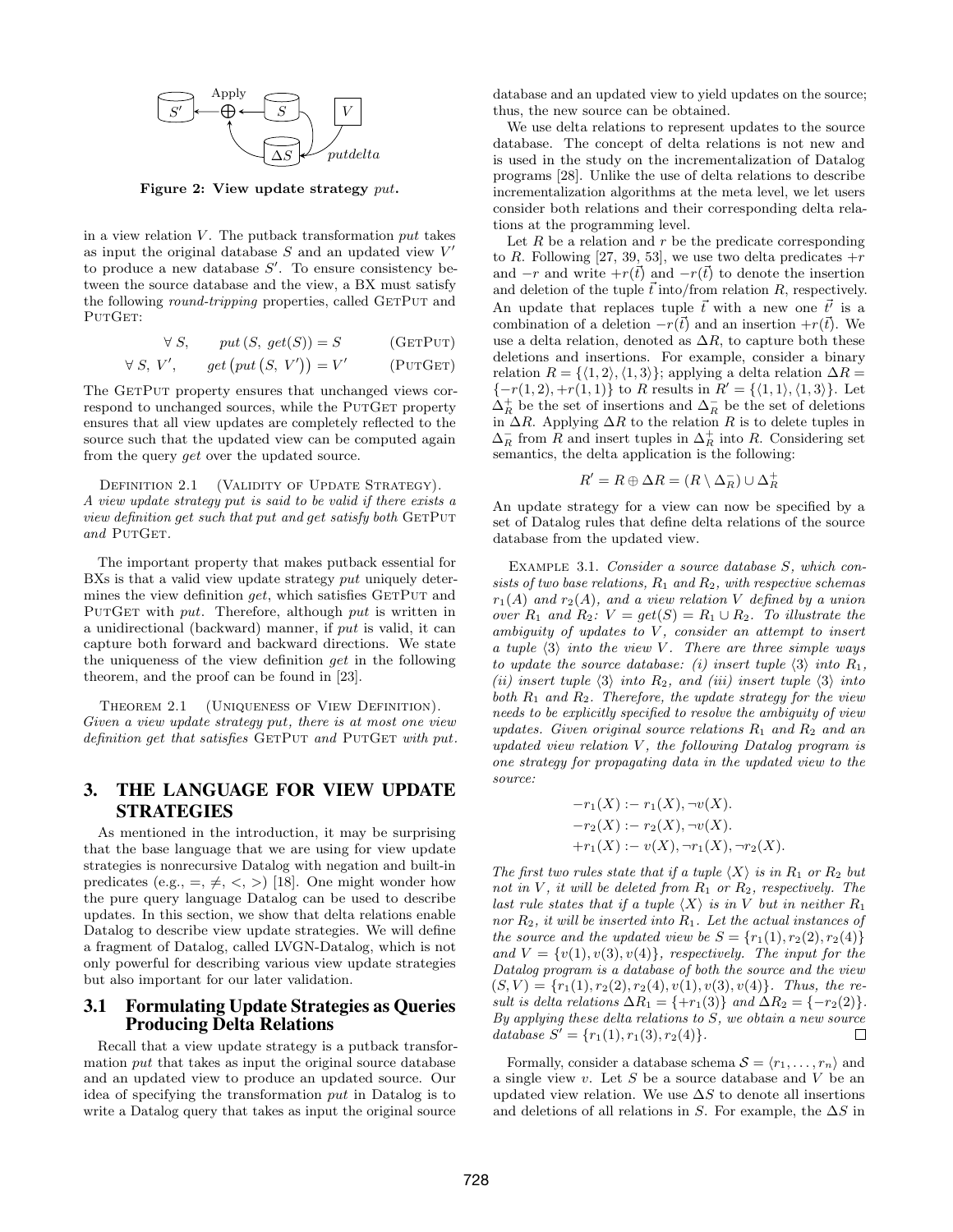Example [3.1](#page-2-2) is  $\Delta S = \{+r_1(3), -r_2(2)\}\.$  We say that  $\Delta S$ is non-contradictory if it has no insertion/deletion of the same tuple into/from the same relation. Applying a noncontradictory  $\Delta S$  to a database S, denoted as  $S \oplus \Delta S$ , is to apply each delta relation in  $\Delta S$  to the corresponding relation in S. We use the pair  $(S, V)$  to denote the database instance I over the schema  $\langle r_1, \ldots, r_n, v \rangle$  such that  $I(r_i) = S(r_i)$  for each  $i \in [1, n]$  and  $I(v) = V$ . A view update strategy put is formulated by a Datalog query putdelta over the database  $(S, V)$  that results in a  $\Delta S$  (shown in Figure [2\)](#page-2-3) as follows:

$$
put(S, V) = S \oplus putdelta(S, V) \tag{1}
$$

The Datalog program putdelta is called a Datalog putback program (or putback program for short). The result of putdelta,  $\Delta S$ , should be non-contradictory to be applicable to the original source database S.

DEFINITION 3.1 (WELL-DEFINEDNESS). A putback program is well defined if, for every source database S and view relation V, the program results in a non-contradictory  $\Delta S$ .

#### 3.2 LVGN-Datalog

We have seen that nonrecursive Datalog with extensions including negation and built-in predicates can be used for specifying view update strategies. We now focus on the extensions of Datalog in which the satisfiability of queries is decidable. This property plays an important role in guaranteeing that the validity of putback programs is decidable. Specifically, we define a fragment of Datalog, LVGN-Datalog, which is an extension of nonrecursive guarded negation Datalog (GN-Datalog [\[13\]](#page-12-22)) with equalities, constants, comparisons [\[18\]](#page-12-17) and linear view predicate. This Datalog fragment allows not only for writing many practical view update strategies but also for decidable checking of validity later.

#### *3.2.1 Nonrecursive GN-Datalog with Equalities, Constants, and Comparisons*

We consider a restricted form of negation in Datalog, called GN-Datalog [\[12,](#page-12-23) [13\]](#page-12-22), in which we can decide the satisfiability of any queries. In this way, we define LVGN-Datalog as an extension of this GN-Datalog fragment without recursion as follows:

- Equality is of the form  $t_1 = t_2$ , where  $t_1/t_2$  is either a variable or a constant.
- Comparison predicates  $\langle \rangle$  on totally ordered domains in the form of  $X < c$   $(X > c)$ , where X is a variable and c is a constant.
- Constants may freely be used in Datalog rule bodies or rule heads without restriction.
- Every rule is negation guarded [\[13\]](#page-12-22) such that for every atom L (or equality, or comparison) occurring either in the rule head or negated in the rule body, the body must have a positive atom or equality, called a guard, containing all variables occurring in L.

Example 3.2. The following rule is negation guarded:

$$
h(X, Y, Z) := \underbrace{r_1(X, Y, Z)}_{guard}, \neg \underbrace{Z = 1}_{equality}, \neg r_2(X, Y, Z).
$$

because the negated atom  $r_2(X, Y, Z)$ , negated equality  $\neg Z = 1$ and the head atom  $h(X, Y, Z)$  are all guarded since all variables X, Y, and Z are in the positive atom  $r_1(X, Y, Z)$ .  $\overline{\mathcal{A}}$ 

#### *3.2.2 Linear View*

As formally proven in [\[24\]](#page-12-13), the putback transformation put must be lossless (i.e., injective) with respect to the view relation. This means that all information in the view must be embedded in the updated source. To enable tracking this behavior of putback programs in LVGN-Datalog, we introduce a restriction called linear view, which controls the usage of the view in the programs. By linear view, we mean that the view is linearly used such that there is no self-join and projection on the view. Every program in LVGN-Datalog conforms to the linear view restriction defined as follows.

<span id="page-3-0"></span>DEFINITION 3.2 (LINEAR VIEW). A Datalog putback program conforms to the linear view restriction if the view occurs only in the rules defining delta relations, and in each of these delta rules, there is at most one view atom and no anonymous variable  $\left(\_ \right)$  occurs in the view atom.

Example 3.3. Given a source relation R of arity 3 and a view relation V of arity 2, consider the following rules of the delta relation  $\Delta R$ :

$$
-r(X, Y, Z) := r(X, Y, Z), \neg \underbrace{v(X, Y)}_{\text{linear view}}.
$$
 (rule<sub>1</sub>)

$$
-r(X, Y, Z) := r(X, Y, Z), \neg \underbrace{v(X, .)}_{projection}.
$$
 (rule<sub>2</sub>)

$$
+r(X, Y, Z) := \underbrace{v(X, Y), v(Y, Z)}_{self\text{-}\text{join}}, \neg r(X, Y, Z). \qquad (rule_3)
$$

 $(rule_1)$  conforms to the linear view restriction because  $v(X, Y)$ occurs once in the rule body, whereas  $(rule_2)$  and  $(rule_3)$  do not because there is an anonymous variable  $\left(\frac{\cdot}{\cdot}\right)$  in the atom of v in (rule<sub>2</sub>) and there is a self-join of v in (rule<sub>3</sub>).  $\Box$ 

#### *3.2.3 Integrity Constraints*

Since an updatable view can be treated as a base table, it is natural to create constraints on the view. Similar to the idea of negative constraints introduced in [\[17\]](#page-12-18), we extend the rules in LVGN-Datalog by allowing a truth constant false (denoted as  $\perp$ ) in the rule head for expressing integrity constraints. The linear view restriction defined in Definition [3.2](#page-3-0) is also extended that the view predicate can also occur in the rules having  $\perp$  in the head. In this way, a constraint, called the guarded negation constraint, is of the form  $\forall X, \Phi(X) \to \bot$ , where  $\Phi(\vec{X})$  is the conjunction of all atoms and negated atoms in the rule body and  $\Phi(\vec{X})$  is a guarded negation formula. The universal quantifiers  $\forall \vec{X}$  are omitted in Datalog rules.

EXAMPLE 3.4. Consider a view relation  $v(X, Y, Z)$ . To prevent any tuples having  $Z > 2$  in the view v, we can use the following constraint:  $\bot := r(X, Y, Z), Z > 2.$  $\Box$ 

#### *3.2.4 Properties*

We say that a query  $Q$  is satisfiable if there is an input database  $D$  such that the result of  $Q$  over  $D$  is nonempty. The problem of determining whether a query in nonrecursive GN-Datalog is satisfiable is known to be decidable [\[13\]](#page-12-22). It is not surprising that allowing equalities, constants and comparisons in nonrecursive GN-Datalog does not make the satisfiability problem undecidable since the same already holds for guarded negation in SQL [\[13\]](#page-12-22). The idea is that we can transform such a GN-Datalog query into an equivalent guarded negation first-order (GNFO) formula whose satisfiability is decidable [\[12\]](#page-12-23).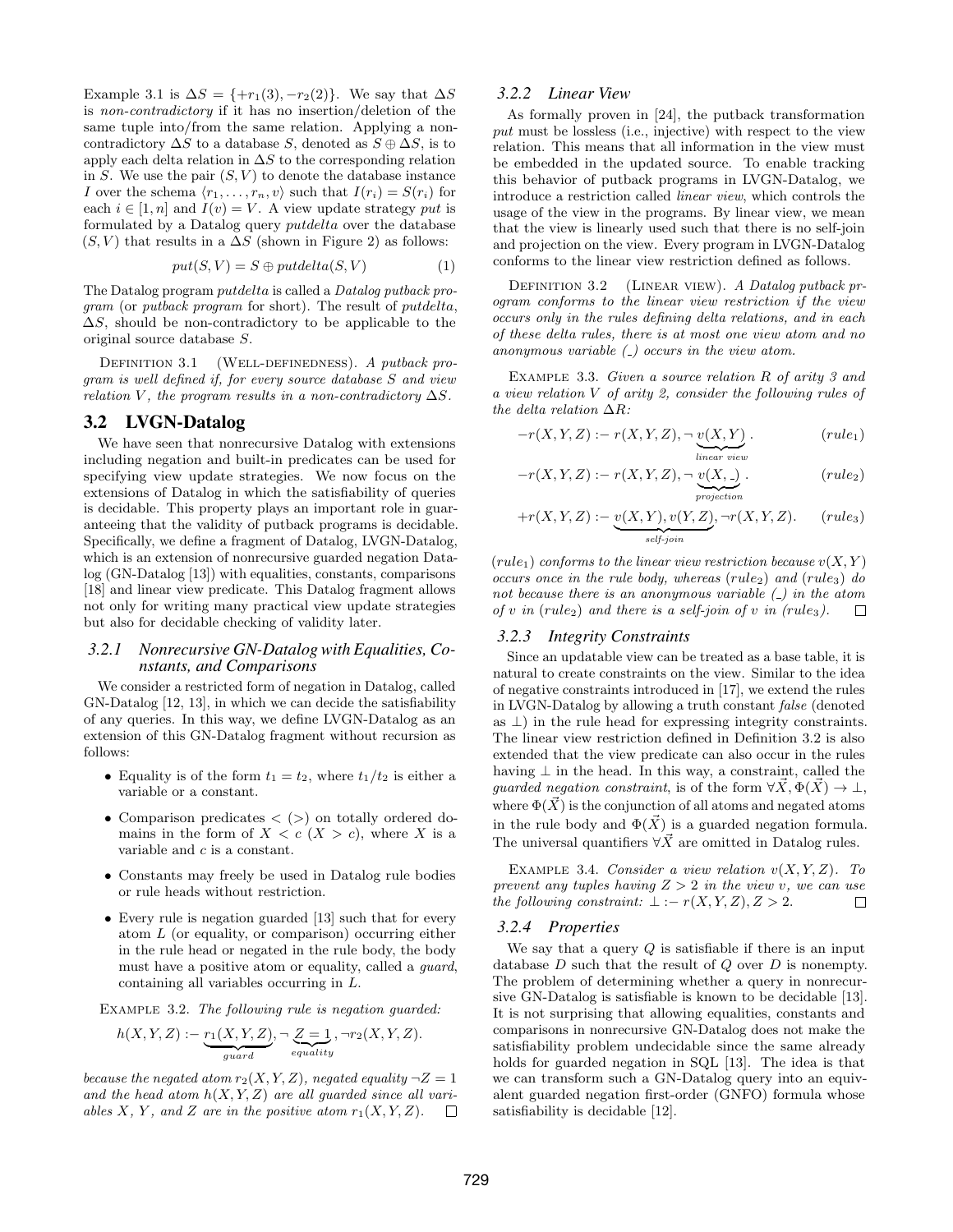<span id="page-4-0"></span>

| male $\text{(emp_name: string, birth_data: date)}$ .                |
|---------------------------------------------------------------------|
| female(emp_name: string, birth_date: date).                         |
| others $\text{(emp_name: string, birth_data: date, }$               |
| $qender:$ string).                                                  |
| $ed(emp_name: string, dept_name: string).$                          |
| ${\rm eed}(emp\_name: \text{ string}, \text{ dept\_name: string}).$ |

Base tables

| $:= \operatorname{ed}(E, D), \neg \operatorname{eed}(E, D).$<br>$\mathtt{ced}(E,D)$ |  |
|-------------------------------------------------------------------------------------|--|
| residents $(E, B, G)$<br>:- others $(E, B, G)$ .                                    |  |
| residents $(E, B, 'F')$<br>:- female $(E, B)$ .                                     |  |
| residents $(E, B, 'M')$<br>:- male $(E, B)$ .                                       |  |
| residents1962 $(E, B, G)$ :- residents $(E, B, G)$ ,                                |  |
| $\neg B$ < '1962-01-01', $\neg B$ > '1962-12-31'.                                   |  |
| $\texttt{employes}(E,B,G)$ :- residents $(E,B,G)$ , ced $(E,D)$ .                   |  |
| :- residents $(E, B, G)$ , $\neg \text{ced}(E, \_)$ .<br>$\texttt{retired}(E)$      |  |

Views

Figure 3: Database and view schema.

Lemma 3.1. The query satisfiability problem is decidable for nonrecursive GN-Datalog with equalities, constants and comparisons.

Given a set of guarded negation constraints  $\Sigma$  and a query Q, we say that Q is satisfiable under  $\Sigma$  if there is an input database D satisfying all constraints in  $\Sigma$  such that the result of  $Q$  over  $D$  is nonempty.

<span id="page-4-1"></span>THEOREM 3.2. The query satisfiability problem for nonrecursive GN-Datalog with equalities, constants and comparisons under a set of guarded negation constraints is decidable.

#### 3.3 A Case Study

We consider a database of five base tables shown in Figure [3.](#page-4-0) The base tables male, female and others contain personal information. Table ed has all historical departments of each person, while eed contains only former departments of each person. We illustrate how to use LVGN-Datalog to describe update strategies for the views defined in Figure [3.](#page-4-0)

For the view residents, which contains all personal information, we use the attribute gender to choose relevant base tables for propagating updated tuples in residents. More concretely, if there is a person in residents but not in any of the source tables male, female and other, we insert this person into the table corresponding to his/her gender. In contrast, we delete from the source tables the people who no longer appear in the view. The Datalog putback program for residents is the following:

```
\texttt{+male}(E, B) :- residents(E, B, 'M'),\neg male(E, B), \neg others(E, B, 'M').
\texttt{-male}(E, B) :- male(E, B), \neg residents(E, B, 'M').+female(E, B) :- residents(E, B, G), G = 'F',
                      \neg female(E, B), \neg others(E, B, G).
-\texttt{female}(E, B) := \texttt{female}(E, B), \neg \texttt{residents}(E, B, \text{'F'}).+others(E, B, G) :- residents(E, B, G), \neg G = \{M\},
                         \neg G = 'F', \neg \text{ others}(E, B, G).\neg \texttt{others}(E, B, G) := \texttt{others}(E, B, G),\neg residents(E, B, G).
```
The view ced contains information about the current departments of each employee. We express the following update strategy for propagating updated data in this view to the base tables ed and eed. If a person is in a department according to ed but he/she is currently no longer in this department according to ced, this department becomes his/her previous department and thus needs to be added to eed. If a person used to be in a department according to eed but he/she returned to this department according to ced, then this department of him/her needs to be removed from eed.

$$
\begin{array}{l} \mathsf{red}(E,D) \quad :- \quad \mathsf{ced}(E,D), \ \neg \quad \mathsf{ed}(E,D). \\ \mathsf{-eed}(E,D) \ := \ \mathsf{ced}(E,D), \ \mathsf{eed}(E,D). \\ \mathsf{+eed}(E,D) \ := \ \mathsf{ed}(E,D), \ \neg \ \mathsf{ced}(E,D), \ \neg \ \mathsf{eed}(E,D). \end{array}
$$

The view residents1962 is defined from the view residents such that residents1962 contains all residents that have a birth date in 1962. Interestingly, because the view residents is now updatable, residents can be considered as the source relation of residents1962. Therefore, we can write an update strategy on residents1962 for updating residents instead of updating the base tables male, female and others as follows:

```
% Constraints:
\perp :- residents1962(E, B, G), B > '1962-12-31'.
\bot :- residents1962(E, B, G), B < '1962-01-01'.
% Update rules:
+residents(E, B, G) :- residents1962(E, B, G),
                         \neg residents(E, B, G).
-residents(E, B, G) := residents(E, B, G),\neg B < '1962 - 01 - 01',
                         \neg B > '1962 - 12 - 31',
```

```
\neg residents1962(E, B, G).
```
We define the constraints to guarantee that in the updated view residents1962, there is no tuple having a value of the attribute birth date not in 1962. Any view updates that violate these constraints are rejected. In this way, our update strategy is to insert into the source table residents any new tuples appearing in residents1962 but not yet in residents. On the other hand, we delete only tuples in residents having  $birth\_date$  in 1962 if they no longer appear in residents1962.

The view employees contains residents who are employed, whereas retired contains residents who retired. Since employees and retired are defined from two updatable views residents and ced, we can use residents and ced as the source relations to write an update strategy of employees:

% Constraints:  $\bot$  :- employees $(E, B, G), \neg$  ced $(E, \_)$ . % Update rules: +residents $(E, B, G)$  :- employees $(E, B, G)$ ,  $\neg$  residents $(E, B, G)$ .  $-residents(E, B, G) :=$  residents $(E, B, G),$  $\texttt{ced}(E, \texttt{=}), \neg \texttt{ employees}(E, B, G)$ .

Interestingly, in this strategy, we use a constraint to specify more complicated restrictions of updates on employees. The constraint implies that there must be no tuple  $\langle E, B, G \rangle$ in the updated view employees having the value  $E$  of the attribute emp name, which cannot be found in any tuples of ced. In other words, the constraint does not allow insertion into employees an actual new employee who is not mentioned in the source relation ced. The update strategy then reflects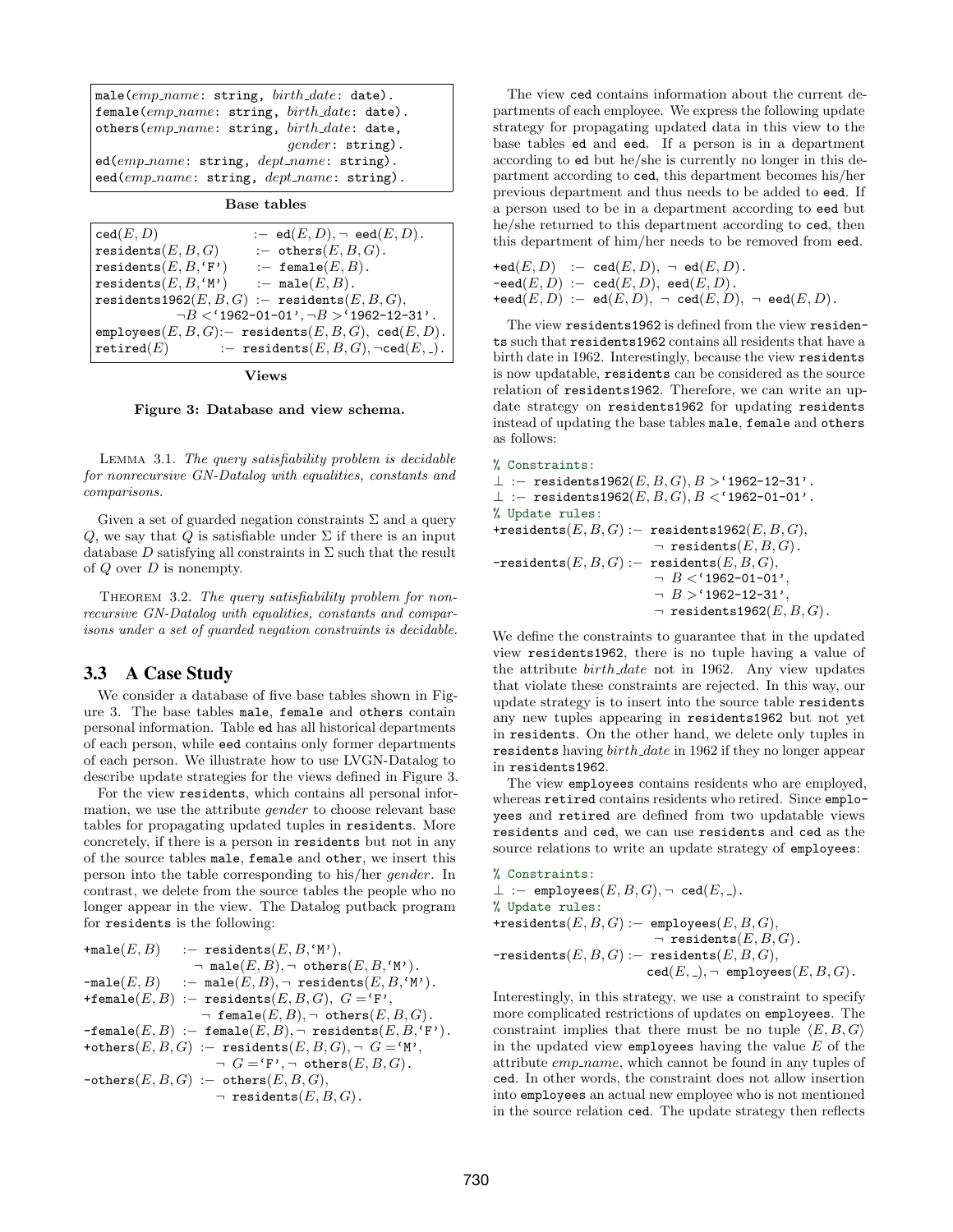<span id="page-5-2"></span>

Figure 4: Validation algorithm.

updates on the view employees to updates on the source residents.

For retired, we describe an update strategy to update the current employment status of residents as follows:

 $-\text{ced}(E, D)$  :-  $\text{ced}(E, D)$ ,  $\text{retired}(E)$ .  $+ \text{ced}(E, D)$  :- residents $(E, \_, \_)$ ,  $\neg$  retired $(E)$ ,  $\neg$  ced $(E, \Box, D = \text{'unknown'}.$ +residents $(E, B, G)$  :- retired $(E), G$  ='unknown',  $\lnot$  residents $(E, \_, \_)$ ,  $B = '00-00-00'$ .

We have presented the formal way to describe view update strategies using Datalog. In the next section, we will present our proposed validation algorithm for checking the validity of these update strategies. In fact, if an update strategy specified in LVGN-Datalog is valid, the corresponding view definition can be automatically derived and expressed in nonrecursive GN-Datalog with equalities, constants and comparisons. For all the update strategies in our case study, the view definitions derived by our validation algorithm are the same as the expected ones in Figure [3.](#page-4-0)

## <span id="page-5-0"></span>4. VALIDATION ALGORITHM

As mentioned in Section [2,](#page-1-1) a view update strategy must be valid (Definition [2.1\)](#page-2-4) to guarantee that every view update is well-behaved. In this section, we present an algorithm for checking the validity of user-written view update strategies.

#### 4.1 Overview

Checking the validity of a view update strategy based on Definition [2.1](#page-2-4) is challenging since it requires constructing a view definition satisfying  $both$  the GETPUT and PUTGET properties. Instead, we shall propose another way for the validity check based on the following important fact.

Lemma 4.1. Given a valid view update strategy put, if a view definition get satisfies GETPUT, then get must also satisfy PUTGET with put.

Lemma [4.1](#page-5-1) implies that if put is valid, we can construct a view definition  $qet$  that satisfies both  $GETPUT$  and  $PUTGET$ by choosing any *get* satisfying GETPUT.

By Lemma [4.1,](#page-5-1) the idea of our validation algorithm is detecting contradictions for the assumption that the given view update strategy put is valid. Assuming that put is valid, we first check the existence of a view definition *get* satisfying  $GETPUT$  with  $put.$  We consider the expected view definition expected get if available as a candidate for the get definition and construct the *get* definition if expected get does not satisfy GETPUT. Clearly, if get does not exist, we can conclude that put is invalid. Otherwise, we continue to check whether get also satisfies PUTGET with  $put$  (Lemma [4.1\)](#page-5-1). If this check passed, we actually complete the validation and it is sufficient to conclude that put is valid because the *get* found satisfies both GETPUT and PUTGET. Furthermore, the constructed get is useful to confirm the initially expected view definition especially when they are not the same. For the case in which the expected view definition is not explicitly specified, the view definition is automatically derived.

In particular, we are given a putback program *putdelta*, which is written in nonrecursive Datalog with negation and built-in predicates, and maybe an expected view definition  $(expected.get)$  if it is explicitly described. The validation algorithm consists of three passes (see Figure [4\)](#page-5-2): (1) checking the well-definedness of the putback program, (2) checking the existence of a view definition  $get$  satisfying  $GETPUT$ with the view update strategy put specified by the putback program and deriving get, and (3) checking whether get and  $put$  satisfy PUTGET. If one of the passes fails, we can conclude that put is invalid. Otherwise, put is valid because the derived  $get$  satisfies  $GETPUT$  and  $PUTGET$  with  $put.$ 

#### 4.2 Well-definedness

Consider a database schema  $S = \langle r_1, \ldots, r_n \rangle$  and a view  $v$ . Given a putback program  $putdelta$ , the goal is to check whether the delta  $\Delta S$  resulting from *putdelta* is non-contradictory for any source database  $S$  and any view relation  $V$ . In other words, we check whether in  $\Delta S$ , there is no pair of insertion and deletion,  $+r_i(\vec{t})$  and  $-r_i(\vec{t})$ , of the same tuple  $\vec{t}$  on the same relation  $R_i$ . To check this property, we add the following new rules to putdelta:

<span id="page-5-3"></span>
$$
d_i(\vec{X}_i) := +r_i(\vec{X}_i), -r_i(\vec{X}_i). \quad (i \in [1, n]) \tag{2}
$$

The problem of checking whether  $\Delta S$  is non-contradictory is reduced to the problem of checking whether each IDB predicate  $d_i$  in the Datalog program is unsatisfiable. When putdelta is in LVGN-Datalog, because each rule [\(2\)](#page-5-3) is trivially negation guarded, according to Theorem [3.2,](#page-4-1) the satisfiability of  $d_i$  is decidable.

## 4.3 Existence of A View Definition Satisfying GetPut

<span id="page-5-1"></span>Consider a view update strategy put specified by a putback program *putdelta* and a set of constraints  $\Sigma$ . Assume that *put* is valid. If an expected view definition expected get is explicitly written by users, we check whether expected get satisfies GETPUT with put. With the view defined by expected  $get$ . the GETPUT property means that  $put$  makes no change to the source. Therefore, checking the GETPUT property is reduced to checking the unsatisfiability of each delta relation in the Datalog program putdelta. This check is decidable if expected get and putdelta are in LVGN-Datalog due to Theorem [3.2.](#page-4-1)

If expected get is not explicitly written or if it does not satisfy GETPUT, we construct a view definition get satisfying GETPUT as follows. For each source database  $S$ , we find a steady-state view  $V$  such that the putback transformation  $put$ makes no change to the source database S. In other words, V must satisfy the constraints in  $\Sigma$  and  $put(S, V) = S$ . We define get as the mapping that maps each  $S$  to the  $V$ . If there exists an S such that we cannot find any steady-state view, then there is no view definition satisfying GETPUT, and we conclude that put is invalid. Otherwise, the constructed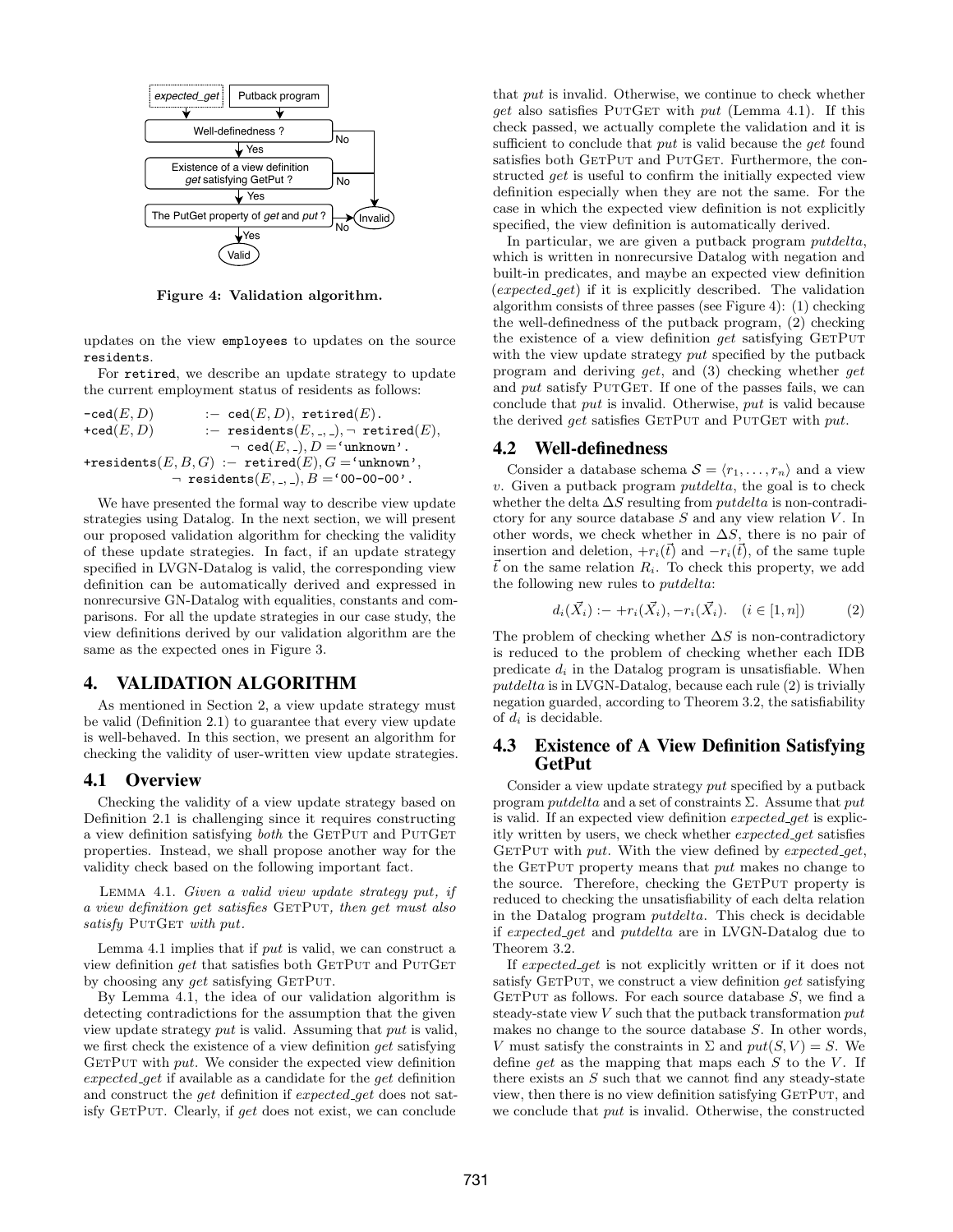$get$  satisfies GETPUT with  $put.$  Moreover, the view relation V resulting from get over S always satisfies  $\Sigma$ .

EXAMPLE 4.1 (INTUITION). Consider the update strategy put in Example [3.1.](#page-2-2) For an arbitrary source database instance  $S$ , the goal is to find a steady-state view  $V$  such that  $put(S, V) = S$ , i.e., both of the source relations  $R_1$  and  $R_2$  are unchanged. Recall that the putback transformation put is described by Datalog rules that compute delta relations of each source relation  $R_1$  and  $R_2$ . For  $R_1$ , we compute  $\Delta_{R_1}^+$  and  $\Delta_{R_1}^-$ , which are the set of insertions and the set of deletions on  $R_1$ , respectively.  $R_1$  is unchanged if all inserted tuples are already in  $R_1$  and all deleted tuples are actually not in  $R_1$ . Similarly, for  $R_2$ , all tuples in  $\overline{\Delta}_{R_2}$  must be not in  $R_2$  (we do not have  $\Delta_{R_2}^+$ ). This leads to the following:

<span id="page-6-0"></span>
$$
\Delta_{R_1}^{-} \cap R_1 = \emptyset
$$
  
\n
$$
\Delta_{R_2}^{-} \cap R_2 = \emptyset
$$
  
\n
$$
\Delta_{R_1}^{+} \setminus R_1 = \emptyset
$$
\n(3)

Let us transform each delta predicate  $-r_1$ ,  $-r_2$ , and  $+r_1$ in the Datalog program putdelta to the form of relational calculus query [\[10\]](#page-12-19):  $\varphi_{-r_1} = r_1(X) \wedge \neg v(X), \varphi_{-r_2} = r_2(X) \wedge$  $\neg v(X), \varphi_{+r_1} = v(X) \land \neg r_1(X) \land \neg r_2(X)$ . The constraint [\(3\)](#page-6-0) is equivalent to the constraint that all the relational calculus queries  $\varphi_{-r_1}(X) \wedge r_1(X)$ ,  $\varphi_{-r_2}(X) \wedge r_2(X)$  and  $\varphi_{+r_1}(X) \wedge$  $\neg r_1(X)$  result in an empty set over the database  $(S, V)$  of both the source and view relations. In other words,  $(S, V)$ does not satisfy the following first-order sentences:

$$
\begin{cases} (S,V) \not\models \exists X, \varphi_{-r_1}(X) \land r_1(X) \\ (S,V) \not\models \exists X, \varphi_{-r_2}(X) \land r_2(X) \\ (S,V) \not\models \exists X, \varphi_{+r_1}(X) \land \neg r_1(X) \end{cases}
$$

By applying  $\neg \exists X, \xi(X) \equiv \forall X, \xi(X) \rightarrow \bot$ , we have

$$
\begin{cases}\n(S, V) \models \forall X, \varphi_{-r_1}(X) \land r_1(X) \to \bot \\
(S, V) \models \forall X, \varphi_{-r_2}(X) \land r_2(X) \to \bot \\
(S, V) \models \forall X, \varphi_{+r_1}(X) \land \neg r_1(X) \to \bot\n\end{cases}
$$
\n
$$
\Leftrightarrow (S, V) \models \begin{cases}\n\forall X, r_1(X) \land \neg v(X) \land r_1(X) \to \bot \\
\forall X, r_2(X) \land \neg v(X) \land r_2(X) \to \bot \\
\forall X, v(X) \land \neg r_1(X) \land \neg r_2(X) \land \neg r_1(X) \to \bot\n\end{cases}
$$

The idea for checking whether a view relation V satisfying the above logical sentences exists is that we swap the atom  $v(X)$  appearing in these sentences to either the right-hand side or the left-hand side of the implication formula. For this purpose, we apply  $p \land \neg q \rightarrow \bot \equiv p \rightarrow q$  and obtain:

$$
\Leftrightarrow (S, V) \models \begin{cases} \forall X, r_1(X) \to v(X) \\ \forall X, r_2(X) \to v(X) \\ \forall X, v(X) \to \neg(\neg r_1(X) \land \neg r_2(X)) \end{cases}
$$

By combining all sentences that have  $v(X)$  on the right-hand side and combining all sentences that have  $v(X)$  on the lefthand side, we obtain:

<span id="page-6-2"></span>
$$
(S,V) \models \begin{cases} \forall X, r_1(X) \lor r_2(X) \to v(X) \\ \forall X, v(X) \to \neg(\neg r_1(X) \land \neg r_2(X)) \end{cases} (4)
$$

Note that S is an instance over  $\langle r_1, r_2 \rangle$  and V is the view relation corresponding to predicate v. The first sentence provides us the lower bound  $V_{min}$  of V, which is the result of a first-order (FO) query<sup>[2](#page-6-1)</sup>  $\psi_1 = r_1(X) \vee r_2(X)$  over S. The second sentence provides us the upper bound  $V_{max}$  of V, which

is the result of the first-order query  $\psi_2 = \neg(\neg r_1(X) \land \neg r_2(X))$ over S. In fact, for each S, all the V such that  $V_{min} \subseteq$  $V \subseteq V_{max}$  satisfy [\(4\)](#page-6-2), i.e., are steady-state instances of the view. Thus, a steady-state instance V exists if  $V_{min} \subset V_{max}$ . Indeed, by applying equivalence  $\neg(p \lor q) \equiv \neg p \land \neg q$  to  $\psi_2$ , we obtain the same formula as  $\psi_1$ ; hence,  $\forall X, \psi_1(X) \to \psi_2(X)$ holds, leading to that  $V_{min} \subseteq V_{max}$  holds. Now by choosing  $V_{min}$  as a steady-state view instance, we can construct a get as the mapping that maps each S to  $V_{min}$ . In other words, get is a query equivalent to the FO query  $\psi_1$  over the source S. Since  $\psi_1$  is a safe-range formula<sup>[3](#page-6-3)</sup>, we transform  $\psi_1$  to an equivalent Datalog query<sup>[4](#page-6-4)</sup> as follows:

$$
v(X) := r_1(X). \tag{5}
$$

<span id="page-6-5"></span>
$$
v(X) := r_2(X). \tag{6}
$$

This is the view definition get that satisfies GETPUT with the given view update strategy put. П

#### *4.3.1 Checking the existence of a steady-state view*

In general, similar to the idea shown in Example [4.1,](#page-6-5) for an arbitrary putback program putdelta and a set of constraints Σ in LVGN-Datalog, we can always construct a guarded negation first-order (GNFO) sentence to check whether a steady-state view V satisfying  $\Sigma$  and  $put(S, V) = S$  (i.e.,  $S \oplus putdelta(S, V) = S$  exists.

Lemma 4.2. Given a LVGN-Datalog putback program putdelta and a set of quarded negation constraints  $\Sigma$ , there exist first-order formulas  $\phi_1, \phi_2, \phi_3$  such that for a given database instance S, a view relation V satisfies  $\Sigma$  and  $S \oplus$  $putdelta(S, V) = S$  iff

<span id="page-6-6"></span>
$$
\begin{cases}\n(S, V) \models \forall \vec{Y}, v(\vec{Y}) \land \phi_1(\vec{Y}) \rightarrow \bot \\
(S, V) \models \forall \vec{Y}, \neg v(\vec{Y}) \land \phi_2(\vec{Y}) \rightarrow \bot \\
(S, V) \not\models \phi_3\n\end{cases} (7)
$$

where v is the predicate corresponding to the view relation V and  $\phi_1, \phi_2, \phi_3$  have no occurrence of the view predicate v. Both  $\phi_2(\vec{Y})$  and  $\phi_3$  are safe-range GNFO formulas, and  $v(\vec{Y}) \wedge \phi_1(\vec{Y})$  is equivalent to a GNFO formula.

The third constraint  $(S, V) \not\models \phi_3$  in [\(7\)](#page-6-6) is simplified to  $S \not\models \phi_3$  because the FO sentence  $\phi_3$  has no atom of v as a subformula. This means that  $\phi_3$  must be unsatisfiable over any database S. Since  $\phi_3$  is a GNFO sentence, we can check whether  $\phi_3$  is satisfiable. If it is satisfiable, we conclude that the view relation  $V$  does not exist; thus,  $put$  is invalid.

For the two other constraints in [\(7\)](#page-6-6), by applying the logical equivalence  $p \land \neg q \rightarrow \bot \equiv p \rightarrow q$ , we have:

<span id="page-6-7"></span>
$$
\begin{cases}\n(S, V) \models \forall \vec{Y}, v(\vec{Y}) \rightarrow \neg \phi_1(\vec{Y}) \\
(S, V) \models \forall \vec{Y}, \phi_2(\vec{Y}) \rightarrow v(\vec{Y})\n\end{cases} \tag{8}
$$

Because  $\phi_1$  and  $\phi_2$  do not contain an atom of v as a subformula, there exists an instance  $V$  if

$$
S \models \forall \vec{Y}, \phi_2(\vec{Y}) \rightarrow \neg \phi_1(\vec{Y})
$$
  

$$
\Leftrightarrow S \models \forall \vec{Y}, \phi_1(\vec{Y}) \land \phi_2(\vec{Y}) \rightarrow \bot
$$

This means that the sentence  $\exists \vec{Y}, \phi_1(\vec{Y}) \wedge \phi_2(\vec{Y})$  is not satisfiable. In this way, checking the existence of a  $V$  is now

<span id="page-6-1"></span><sup>&</sup>lt;sup>2</sup>A FO query  $\psi$  over D results in all tuples  $\vec{t}$  s.t.  $D \models \psi(\vec{t})$ .

<span id="page-6-3"></span> $^3\psi$  is a safe-range FO formula if all the variables in  $\psi$  are range restricted [\[10\]](#page-12-19).

<span id="page-6-4"></span><sup>4</sup>Due to the equivalence between nonrecursive Datalog queries and safe-range FO formulas [\[10\]](#page-12-19).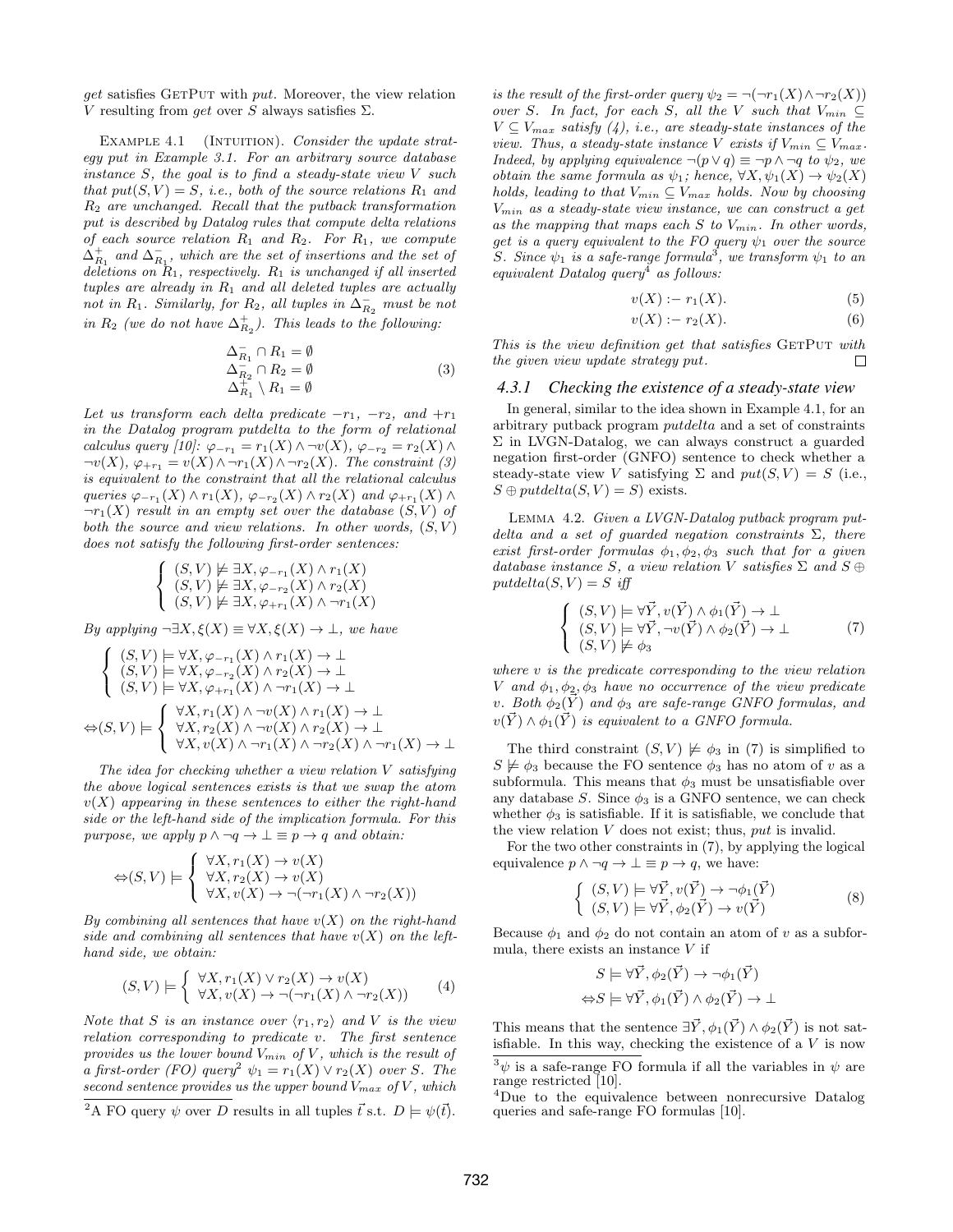reduced to checking the satisfiability of  $\exists \vec{Y}, \phi_1(\vec{Y}) \wedge \phi_2(\vec{Y})$ . The idea of checking the satisfiability of  $\exists \vec{Y}, \phi_1(\vec{Y}) \wedge \phi_2(\vec{Y})$  is to reduce this problem to that of a GNFO sentence. For this purpose, by introducing a fresh relation  $r$  of an appropriate arity, we have the fact that  $\exists \vec{Y}, \phi_1(\vec{Y}) \wedge \phi_2(\vec{Y})$  is satisfiable if and only if  $\exists \vec{Y}, r(\vec{Y}) \wedge \phi_1(\vec{Y}) \wedge \phi_2(\vec{Y})$  is satisfiable. Because  $v(\vec{Y}) \wedge \phi_1(\vec{Y})$  is equivalent to a GNFO formula,  $r(\vec{Y}) \wedge \phi_1(\vec{Y})$ is also equivalent to a GNFO formula. On the other hand,  $\phi_2(\vec{Y})$  is equivalent to a GNFO formula; hence, we can transform  $\exists \vec{Y}, r(\vec{Y}) \wedge \phi_1(\vec{Y}) \wedge \phi_2(\vec{Y})$  into an equivalent GNFO sentence whose satisfiability is decidable [\[12\]](#page-12-23).

#### *4.3.2 Constructing a view definition*

If both  $\phi_3$  and  $\exists \vec{Y}, \phi_1(\vec{Y}) \wedge \phi_2(\vec{Y})$  are unsatisfiable, there exists a steady-state view V satisfying  $\Sigma$  such that  $S \oplus \mathbb{R}$  $putdelta(S, V) = S$  for each database S. One steady-state view V is the one resulting from the FO formula  $\phi_2$  over S. Indeed, such a V satisfies [\(8\)](#page-6-7); hence, it satisfies  $\Sigma$  and  $S \oplus putdelta(S, V) = S$ . By choosing this steady-state view, we can construct a view definition *get* as the Datalog query equivalent to  $\phi_2$  because  $\phi_2$  is a safe-range formula. The equivalence of safe-range first-order logic and Datalog was well studied in database theory [\[10,](#page-12-19) [13\]](#page-12-22). We present the detailed transformation from safe-range FO formula to Dat-alog query in the full paper [\[55\]](#page-13-10). Due to Lemma [4.2,](#page-6-6)  $\phi_2$ is also negation guarded and hence, get is in nonrecursive GN-Datalog with equalities, constants and comparisons.

#### 4.4 The PutGet Property

To check the PUTGET property that  $get(put(S, V)) = V$ for any  $S$  and  $V$ , we first construct a Datalog query over database  $(S, V)$  equivalent to the composition  $get(put(S, V))$ . Recall that  $put(S, V) = S \oplus putdelta(S, V)$ . The result of  $put(S, V)$  is a new source S' obtained by applying  $\Delta S$ computed from putdelta to the original source S. Let us use predicate  $r_i^{new}$  for the new relation of predicate  $r_i$  in S after the update. The result of applying a delta  $\Delta S$  to the database  $S$  is equivalent to the result of the following Datalog rules  $(i \in [1, n])$ :

$$
r_i^{new}(\vec{X}_i) := r_i(\vec{X}_i), \neg r_i(\vec{X}_i).
$$
  

$$
r_i^{new}(\vec{X}_i) := \pm r_i(\vec{X}_i).
$$

By adding these rules to the Datalog putback program putdelta, we derive a new Datalog program, denoted as newsource, that results in a new source database. The result of  $qet(put(S, V))$  is the same as the result of the Datalog query *get* over the new source database computed by the program newsource. Therefore, we can substitute each EDB predicate  $r_i$  in the program get with the new program  $r_i^{new}$ and then merge the obtained program with the program newsource to obtain a Datalog program, denoted as *putget*. The result of *putget* over  $(S, V)$  is exactly the same as the result of  $get(put(S, V))$ . For example, the Datalog program putget for the view update strategy in Example [4.1](#page-6-5) is:

$$
-r_1(X) := r_1(X), \quad v(X).
$$
  
\n
$$
-r_2(X) := r_2(X), \quad v(X).
$$
  
\n
$$
+r_1(X) := v(X), \quad \neg r_1(X), \quad r_2(X).
$$
  
\n
$$
r_1^{new}(X) := r_1(X), \quad \neg r_1(X).
$$
  
\n
$$
r_1^{new}(X) := r_1(X).
$$
  
\n
$$
r_2^{new}(X) := r_2(X), \quad \neg r_2(X).
$$
  
\n
$$
v^{new}(X) := r_1^{new}(X).
$$
  
\n
$$
v^{new}(X) := r_2^{new}(X).
$$

<span id="page-7-2"></span>

| Algorithm 1: VALIDATE(expected_get, putdelta, $\Sigma$ )                                                     |
|--------------------------------------------------------------------------------------------------------------|
| $get \leftarrow null;$                                                                                       |
| // Checking the well-definedness of $putdelta$                                                               |
| <b>check</b> if all predicates $d_i$ $(i \in [1, n])$ in (2) are                                             |
| unsatisfiable under $\Sigma$ ;                                                                               |
| if expected get is not null then                                                                             |
| // Checking if $expected\_get$ satisfies $GETPUT$                                                            |
| <b>if</b> all delta relations of putdelta are unsatisfiable                                                  |
| under $\Sigma$ with the view defined by expected get                                                         |
| then                                                                                                         |
| $qet \leftarrow expected\_get;$                                                                              |
| if (expected get is null) or (get is null) then                                                              |
| // Constructing a $get$ satisfying $GETPUT$                                                                  |
| <b>check</b> if $\phi_3$ in (7) is unsatisfiable under $\Sigma$ ;                                            |
| <b>check</b> if $\exists \vec{Y}, \phi_1(\vec{Y}) \wedge \phi_2(\vec{Y})$ ( $\phi_1$ and $\phi_2$ in (8)) is |
| unsatisfiable under $\Sigma$ ;                                                                               |
| // Constructing a $qet$                                                                                      |
| $get \leftarrow$ Translating FO formula $\phi_2$ in (8) to an                                                |
| equivalent Datalog query;                                                                                    |
| // Checking the PurGET property                                                                              |
| <b>check</b> if $\Phi_1$ and $\Phi_2$ in (9) and (10) are unsatisfiable                                      |
| under $\Sigma$ ;                                                                                             |
| return $qet$ ;                                                                                               |

Checking the PUTGET property is now reduced to checking whether the result of Datalog query *putget* over database  $(S, V)$  is the same as the view relation V. By transforming putget to the FO formula  $\phi_{putget}(\vec{Y})$ , we reduce checking the PUTGET property to checking the satisfiability of the two following sentences:

<span id="page-7-1"></span><span id="page-7-0"></span>
$$
\Phi_1 = \exists \vec{Y}, \phi_{putget}(\vec{Y}) \land \neg v(\vec{Y}) \tag{9}
$$

$$
\Phi_2 = \exists \vec{Y}, v(\vec{Y}) \land \neg \phi_{putget}(\vec{Y})
$$
\n(10)

The PUTGET property holds if and only if  $\Phi_1$  and  $\Phi_2$  are not satisfiable. Clearly, if get and putdelta are in LVGN-Datalog, putget is also in LVGN-Datalog, leading to that  $\phi_{putget}(\vec{Y})$  is a GNFO formula. Therefore,  $\Phi_2$  is a GNFO sentence; hence, its satisfiability is decidable.  $\Phi_1$  is satisfiable if and only if  $\Phi'_1 = \exists \vec{Y}, \phi_{putget}(\vec{Y}) \wedge r(\vec{Y}) \wedge \neg v(\vec{Y})$  is satisfiable, where r is a fresh relation of an appropriate arity. Since  $\Phi'_1$  is a guarded negation first-order sentence, its satisfiability is decidable by Theorem [3.2.](#page-4-1)

#### <span id="page-7-3"></span>4.5 Soundness and Completeness

Algorithm [1](#page-7-2) summarizes the validation of Datalog putback programs putdelta. After all the checks have passed, the corresponding view definition is returned and putdelta is valid. For LVGN-Datalog in which the query satisfiability is decidable (Theorem [3.2\)](#page-4-1), Algorithm [1](#page-7-2) is sound and complete.

Theorem 4.3 (Soundness and Completeness).

- If a LVGN-Datalog putback program putdelta passes all the checks in Algorithm [1,](#page-7-2) putdelta is valid.
- Every valid LVGN-Datalog putback program putdelta passes all the checks in Algorithm [1.](#page-7-2)

It is remarkable that if putdelta is not in LVGN-Datalog, but in nonrecursive Datalog with unrestricted negation and built-in predicates, we can still perform the checks in the validation algorithm by feeding them to an automated theorem prover. Though, Algorithm [1](#page-7-2) may not terminate and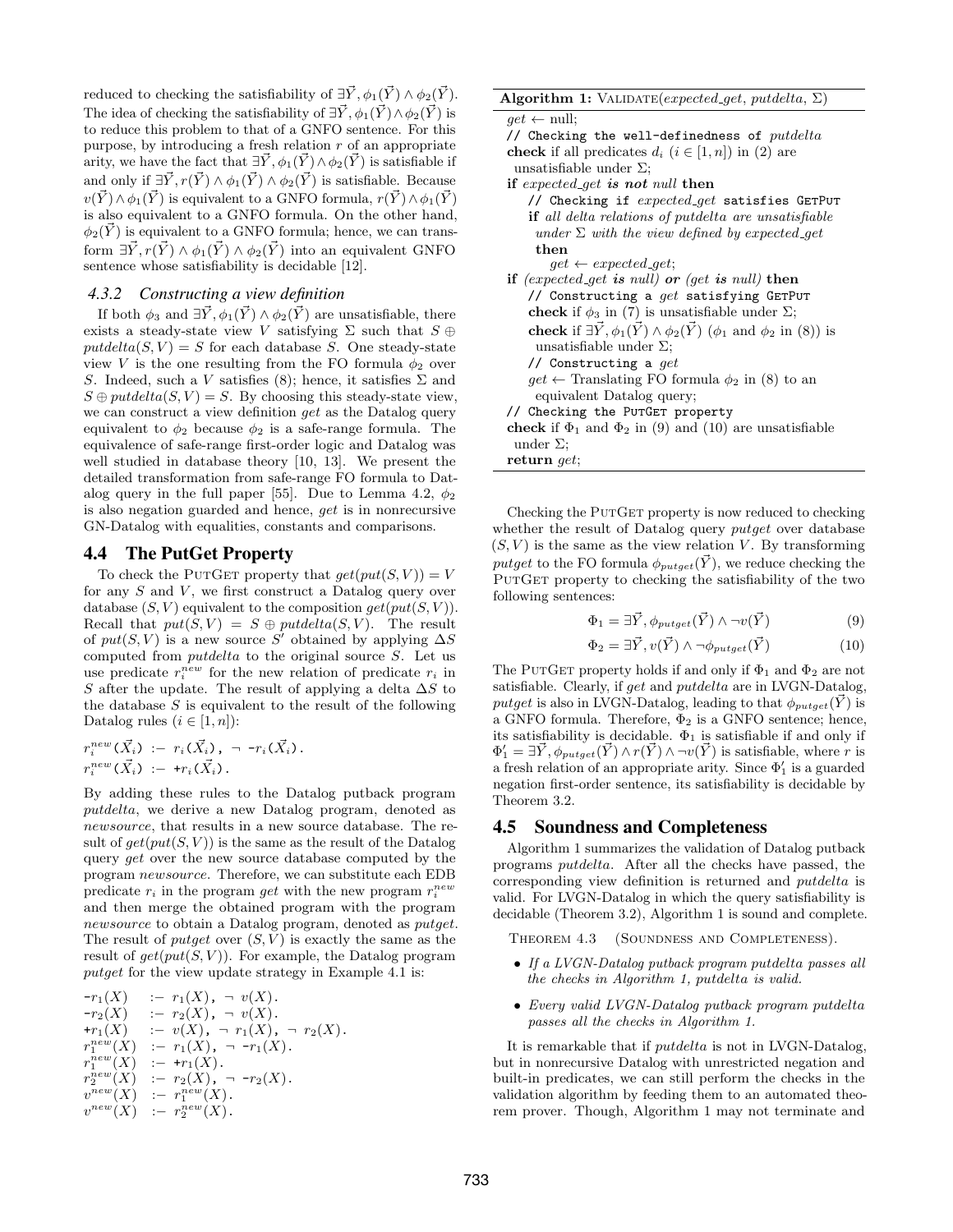not successfully construct the view definition get because of the undecidability problem [\[10,](#page-12-19) [54\]](#page-13-11). Therefore, Algorithm [1](#page-7-2) is sound for validating the pair of *putdelta* and *expected\_get* that once it terminates, we can conclude putdelta is valid.

# <span id="page-8-0"></span>5. INCREMENTALIZATION

We have shown that an updatable view is defined by a valid put, which makes changes to the source to reflect view updates. However, when there is only a small update on the view, repeating the put computation is not efficient. In this section, we further optimize the computation of the putback program by exploiting its well-behavedness and integrating it with the standard incrementalization method for Datalog.

Consider the steady state before a view update in which both the source and the view are unchanged; due to the GETPUT property, a valid *putdelta* results in a  $\Delta S$  having no effect on the original source  $S: S \oplus \Delta S = S$ . This means that  $\Delta S$  can be either an empty set or a nonempty set in which all deletions in  $\Delta S$  are not yet in the original source S and all insertions in  $\Delta S$  are already in S. If the view is updated by a delta  $\Delta V$ , there will be some changes to  $\Delta S$ , denoted as  $\Delta^2 S$ , that have effects on the original source S.

EXAMPLE 5.1. Consider the database in Example [3.1:](#page-2-2)  $S =$  ${r_1(1), r_2(2), r_2(4)}$ . Let  $\Delta S = {+r_1(1), +r_2(2), -r_2(3)}$  be a delta of S. Clearly,  $S \oplus \Delta S = S$ . Now, we change  $\Delta S$ by a delta of  $\Delta S$ , denoted as  $\Delta^2 S$ , which includes a set of deletions to  $\Delta S$ ,  $\Delta^{2-}S = \{+r_1(1), -r_2(3)\}\$ , and a set of insertions to  $\Delta S$ ,  $\Delta^{2+}S = \{+r_1(3), -r_2(4)\}$ . We obtain a new delta of S:

$$
\Delta S' = (\Delta S \setminus \Delta^{2-} S) \cup \Delta^{2+} S = \{ +r_1(3), +r_2(2), -r_2(4) \}
$$

and the new database  $S' = S \oplus \Delta S' = \{r_1(1), r_1(3), r_2(2)\}.$ In fact, we can also obtain the same  $S'$  by applying only  $\Delta^{2+}S$  directly to  $S: S' = S \oplus \Delta^{2+}S$ .  $\Box$ 

Intuitively, for each base relation  $R_i$  in the source database S, we obtain the new  $R'_i$  by applying to  $R_i$  the delta relations  $\Delta_{R_i}^-$  and  $\Delta_{R_i}^+$  from  $\Delta S$ . Because all the tuples in  $\Delta_{R_i}^-$  are not in  $R_i$  and all the tuples in  $\Delta_{R_i}^+$  are in  $R_i$ , if we remove some tuples from  $\Delta_{R_i}^-$  or  $\Delta_{R_i}^+$ , then the result  $R'_i$  has no change. Only the tuples inserted into  $\Delta_{R_i}^-$  or  $\Delta_{R_i}^+$  make some changes in  $R'_i$ . Therefore,  $S'$  can be obtained by applying to the original S the part  $\Delta^{2+}S$  of  $\Delta^2S$ , i.e.,  $\Delta S'$  and  $\Delta^{2+}S$ are interchangeable.

<span id="page-8-1"></span>PROPOSITION 5.1. Let S be a database and  $\Delta S$  be a noncontradictory delta of the database S such that  $S \oplus \Delta S = S$ . Let  $\Delta^2 S$  be a delta of  $\Delta S$ , and the following equation holds:

$$
S' = S \oplus \Delta S' = S \oplus \Delta^{2+} S
$$

where  $\Delta S' = \Delta S \oplus \Delta^2 S$  and  $\Delta^{2+} S$  is the set of new tuples inserted into  $\Delta S$  by applying  $\Delta^2 S$ .

<span id="page-8-3"></span>Proposition [5.1](#page-8-1) is the key observation for deriving from putdelta an incremental Datalog program ∂put that computes  $\Delta S$  more efficiently (Figure [5\)](#page-8-2). To derive  $\partial p u t$ , we first incrementalize the Datalog program putdelta to obtain Datalog rules that compute  $\Delta^2 S$  from the change  $\Delta V$  on the view  $V$ . This step can be performed using classical incre-mentalization methods for Datalog [\[28\]](#page-12-20). We then use  $\Delta^{2+}S$ in  $\Delta^2 S$  as an instance of  $\Delta S$  for applying to the source S.

<span id="page-8-2"></span>

Figure 5: Incrementalization of *putdelta*.

EXAMPLE  $5.2$  (INTUITION). Given a source relation R of arity 2 and a view relation  $V$  defined by a selection on  $R$ :  $v(X, Y) := r(X, Y), Y > 2$ . Consider the following update strategy with a constraint that updates on V must satisfy the selection condition  $Y > 2$ :

$$
+r(X,Y) := v(X,Y), \neg r(X,Y).
$$
  
\n
$$
m(X,Y) := r(X,Y), Y > 2.
$$
  
\n
$$
-r(X,Y) := m(X,Y), \neg v(X,Y).
$$

Let  $\Delta_V^+/\Delta_V^-$  be the set of insertions/deletions into/from the view V. We use two predicates +v and  $-v$  for  $\Delta_V^+$  and  $\Delta_V^-$ , respectively. To generate delta rules for computing changes of  $\pm r$  when the view is changed by  $\Delta_V^+$  and  $\Delta_V^-$ , we adopt the incremental view maintenance techniques introduced in [\[28\]](#page-12-20) but in a way that derives rules for computing the insertion set and deletion set for  $\pm r$  separately. When  $\tilde{\Delta}_V^+$  and  $\Delta_V^-$  are disjoint, by applying distribution laws for the first Datalog rule, we derive two rules that define the changes to  $\Delta_R^+$ , a set of insertions  $\Delta^+(\Delta_R^+)$  and a set of deletions  $\Delta^-(\Delta_R^+)$ , as follows:

$$
+(+r)(X,Y) := +v(X,Y), \neg r(X,Y).
$$
  

$$
-(+r)(X,Y) := -v(X,Y), \neg r(X,Y).
$$

where predicates  $+(+r)$  and  $-(+r)$  correspond to  $\Delta^+(\Delta_R^+)$ and  $\Delta^{-}(\Delta_{R}^{+})$ , respectively. Similarly, we derive rules defining changes to  $\Delta^-_R$ ,  $\Delta^+(\Delta^-_R)$  and  $\Delta^-(\Delta^-_R)$ , as follows:

$$
+(-r)(X,Y) := m(X,Y), -v(X,Y).
$$
  

$$
-(-r)(X,Y) := m(X,Y), +v(X,Y).
$$

Finally, as stated in Proposition [5.1,](#page-8-1)  $\Delta^{2+}S$  and  $\Delta S'$  are interchangeable. Since  $\Delta^{2+}S$  contains  $\Delta^{+}(\Delta_R^-)$  and  $\Delta^{+}(\Delta_R^+),$ we can substitute  $-r$  and  $+r$  for the predicates  $+(-r)$  and  $+(+r)$ , respectively, to derive the program ∂put as follows:

$$
m(X,Y) := r(X,Y), Y > 2.
$$
  
+r(X,Y) := +v(X,Y), -r(X,Y).  
-r(X,Y) := m(X,Y), -v(X,Y).

Because  $\Delta_V^+$  and  $\Delta_V^-$  are generally much smaller than the view V, the computation of  $\Delta^+(\Delta_R^{\pm})$  in the derived rules is more efficient than the computation of  $\Delta_R^{\pm}$  in putdelta.

The incrementalization algorithm that transforms a putback program putdelta in nonrecursive Datalog with negation and built-in predicates into an equivalent program ∂put is as follows:

- Step 1: We first stratify the Datalog program  $putdelta.$ Let  $v, l_1, \ldots, l_m, \pm r_1, \ldots \pm r_n$  be a stratification [\[18\]](#page-12-17) of the Datalog program putdelta, which is an order for the evaluation of IDB relations of putdelta.
- Step 2: To derive rules for computing changes of each IDB relation  $l_1, \ldots, l_m$  when the view v is changed, we adopt the incremental view maintenance techniques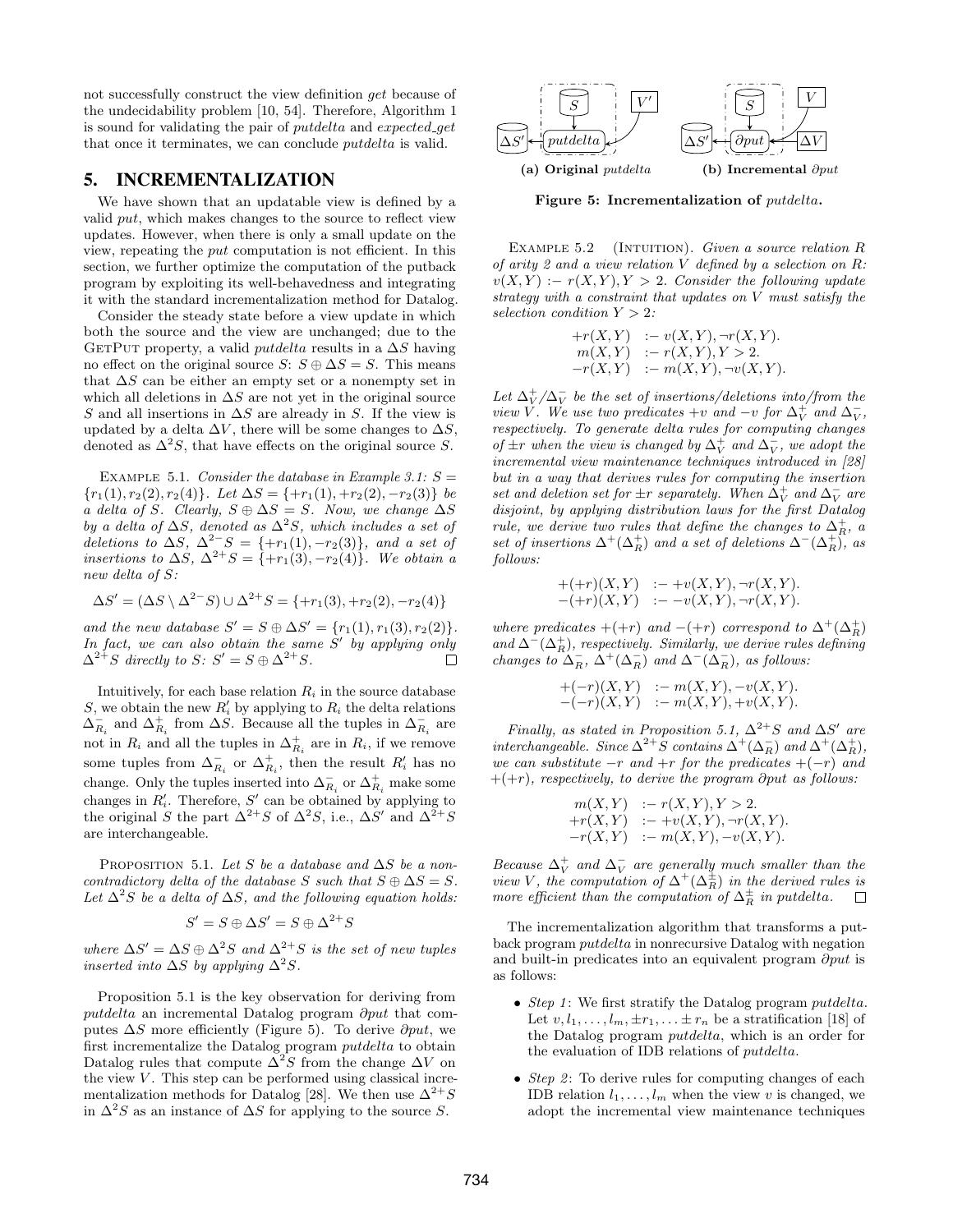introduced in [\[28\]](#page-12-20) but in a way that derives rules for computing each insertion set  $(+l_i)$  and deletion set  $(-l_i)$  on IDB relation  $l_i$   $(i \in [1, m])$  separately (see the full paper for details [\[55\]](#page-13-10)).

- Step 3: Similar to Step 2, we continue to derive rules for computing changes of each IDB relation  $\pm r_1, \ldots \pm r_n$ but only for insertions to these relations. The purpose is to generate rules for computing  $\Delta^{2+}S$ , i.e., computing the relations  $+(\pm r_1), \ldots + (\pm r_n)$ .
- Step 4: We finally substitute  $\pm r_i$  for  $+(\pm r_i)$   $(i \in [1, n])$ in the derived rules to obtain the incremental program  $\partial put$ . This is because  $\Delta^{2+}S$  can be used as a instance of  $\Delta S'$  to apply to the source database S (Proposition [5.1\)](#page-8-1).

As shown in Example [5.2,](#page-8-3) for a LVGN-Datalog program in which the view predicate  $v$  occurs at most once in each delta rule, the transformation from a putback program putdelta to an incremental one  $\partial put$  is simplified to substituting  $+v$ for positive predicate v and  $-v$  for negative predicate  $\neg v$ .

Lemma 5.2. Every valid LVGN-Datalog putback program putdelta for a view relation V is equivalent to an incremental program that is derived from putdelta by substituting delta predicates of the view,  $+v$  and  $-v$ , for positive and negative predicates of the view, v and  $\neg v$ , respectively.

## <span id="page-9-0"></span>6. IMPLEMENTATION AND EVALUATION

## 6.1 Implementation

We have implemented a prototype for our proposed validation and incrementalization algorithms in Ocaml (The full source code is available at [https://github.com/dangtv/](https://github.com/dangtv/BIRDS) [BIRDS](https://github.com/dangtv/BIRDS)). For the case in which the view update strategy is not in LVGN-Datalog, our framework feeds each check in our validation algorithm to the Z3 automated theorem prover [\[9\]](#page-12-24). As mentioned in Subsection [4.5,](#page-7-3) the validation algorithm may not terminate, though it is sound for checking the pair of view definition and update strategy program. We have also integrated our framework with PostgreSQL [\[4\]](#page-12-9), a commercial RDBMS, by translating both the view definition and update strategy in Datalog to equivalent SQL and trigger programs.

Our translation is conducted because nonrecursive Datalog queries can be expressed in SQL [\[10\]](#page-12-19). We use a similar approach to the translation from Datalog to SQL used in [\[29\]](#page-12-25). The SQL view definition is of the form CREATE VIEW <view-name> AS <sql-defining-query>. Meanwhile, the implementation for the update strategy is achieved by generating a SQL program that defines triggers [\[52\]](#page-13-12) and associated trigger procedures on the view. These trigger procedures are automatically invoked in response to view update requests, which can be any SQL statements of INSERT/DELETE/UPDATE. Our framework also supports combining multiple SQL statements into one transaction to obtain a larger modification request on the view. When there are view update requests, the triggers on the view perform the following steps: (1) handling update requests to the view to derive deltas of the view (see [\[55\]](#page-13-10) for details), (2) checking the constraints if applying the deltas from step (1) to the view, and (3) computing each delta relation and applying them to the source. The main trigger is as follows:

```
CREATE TRIGGER <update-strategy>
INSTEAD OF INSERT OR UPDATE OR DELETE ON \leview V>
```

```
BEGIN
   -- Deriving changes on the view
  Derive \Delta_V^- and \Delta_V^+ from view update requests
  -- Checking constraints
  FOR EACH <constraint \forall \vec{X}, \Phi_i(\vec{X}) \rightarrow \bot> DO
     IF EXISTS (<SQL-query-of \Phi_i(\vec{X})>) THEN
       RAISE "Invalid view updates";
     END IF;
  END FOR;
    - Calculating and applying delta relations
  FOR EACH <source relation R_i> DO
     CREATE TEMP TABLE \Delta_{R_i}^+ AS <sql-query-of +r_i>;
     CREATE TEMP TABLE \Delta^-_{R_i} AS <sql-query-of -r_i>;
     DELETE FROM R_i where ROW (R_i) in \Delta^-_{R_i};
     INSERT INTO R_i SELECT * FROM \Delta_{R_i}^+;
  END FOR;
END;
```
# 6.2 Evaluation

To evaluate our approach, we conduct two experiments. The goal of the first experiment is to investigate the practical relevance of our proposed method in describing view update strategies and to evaluate the performance of our framework in checking these described update strategies. In the second experiment, we study the efficiency of our incrementalization algorithm when implementing updatable views in a commercial RDBMS.

## *6.2.1 Benchmarks*

To perform the evaluation, we collect benchmarks of views and update strategies from two different sources:

- View update examples and exercises collected from the literature: textbooks [\[52,](#page-13-12) [26\]](#page-12-26), online tutorials [\[2,](#page-12-27) [3,](#page-12-28) [6,](#page-12-29) [5,](#page-12-30) [8\]](#page-12-31) (triggers, sharded tables, and so forth), papers [\[15,](#page-12-7) [33\]](#page-12-4) and our case study in Section [3.](#page-2-0)
- View update issues asked on online question & answer sites: Database Administrators Stack Exchange [\[1\]](#page-12-32) and Stack Overflow Public Q&A [\[7\]](#page-12-33).

All experiments on these benchmarks are run using Ubuntu server LTS 16.04 and PostgreSQL 9.6 on a computer with 2 CPUs and 4 GB RAM.

## *6.2.2 Results*

As mentioned previously, we perform the first experiment to investigate which users' update strategies are expressible and validatable by our approach. In our benchmarks, the collected view update strategies are either implemented in SQL triggers or naturally described by users/systems. We manually use nonrecursive Datalog with negation and built-in predicates (NR-Datalog<sup>-1,=1,<</sup>) to specify these update strategies as *putdelta* programs<sup>[5](#page-9-1)</sup> and input them with the expected view definition to our framework. Table [1](#page-10-1) shows the validation results. In terms of expressiveness, NR-Datalog<sup>-,=,<</sup> can be used to formalize most of the view update strategies with many common integrity constraints except one update strategy for the aggregation view  $emp\_view$  (#23). This is because we have not considered aggregation in Datalog. Interestingly, LVGN-Datalog can also express many update

<span id="page-9-1"></span><sup>&</sup>lt;sup>5</sup>For the update strategies implemented in SQL triggers, rewriting them into putdelta programs can be automated.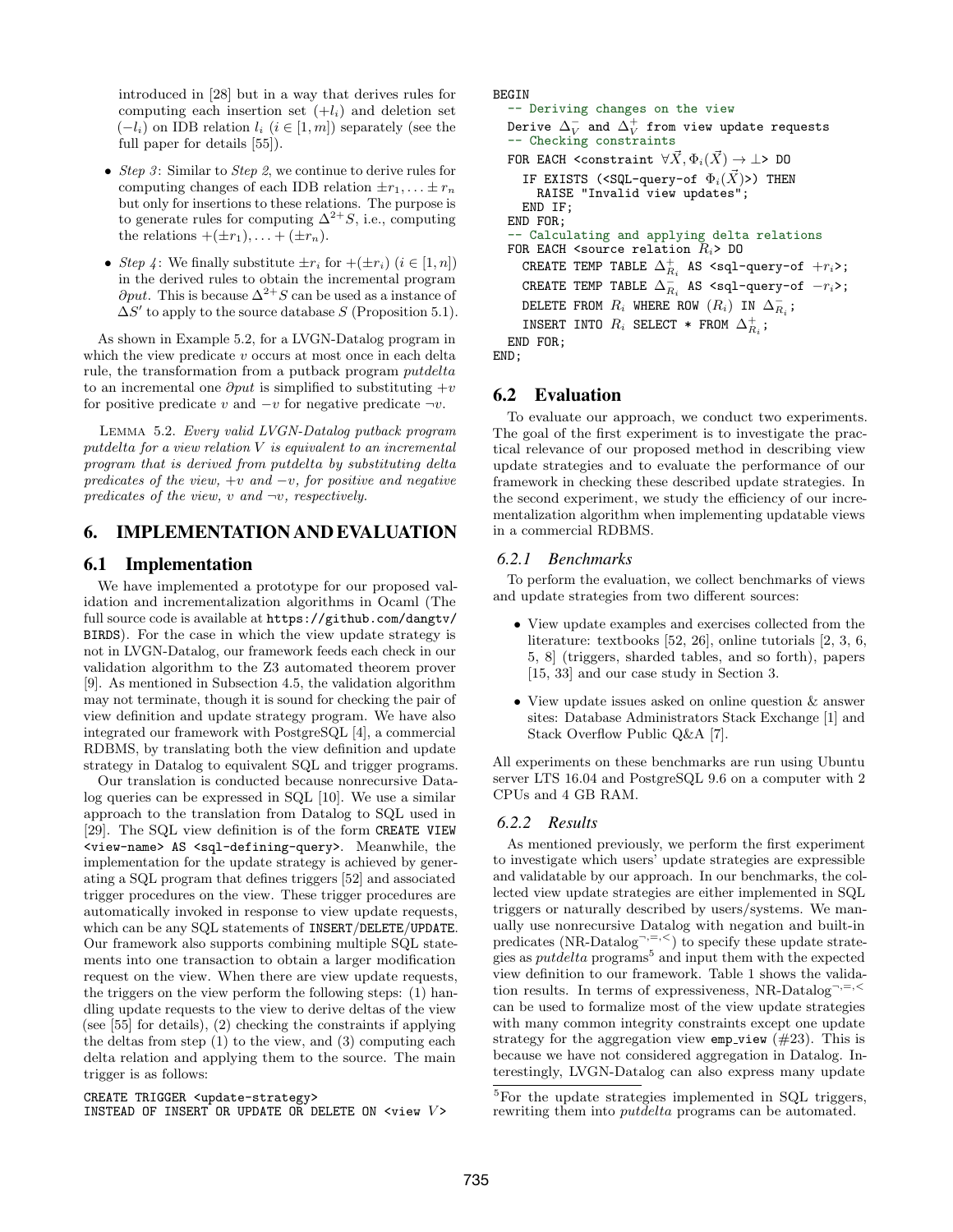<span id="page-10-1"></span>

|  |  |  |  | Table 1: Validation results. S, P, SJ, IJ, LJ, RJ, FJ, U, D and A stand for selection, projection, semi join,      |  |  |
|--|--|--|--|--------------------------------------------------------------------------------------------------------------------|--|--|
|  |  |  |  | inner join, left join, right join, full join, union, set difference and aggregation, respectively. PK, FK, ID, and |  |  |
|  |  |  |  | C stand for primary key, foreign key, inclusion dependency, and domain constraint, respectively.                   |  |  |

|                 | ID                      | View                    | Operator<br>in view<br>definition | ${\rm Program}$<br>size<br>(LOC) | Constraint              | LVGN-                   | $NR-$<br>$\text{Database} \text{Database}^{\neg, =, <}$ | Validation<br>Time(s) | Complied<br>SQL<br>(Byte) |
|-----------------|-------------------------|-------------------------|-----------------------------------|----------------------------------|-------------------------|-------------------------|---------------------------------------------------------|-----------------------|---------------------------|
| Literature      | 1                       | car_master              | $\overline{\mathrm{P}}$           | $\overline{4}$                   |                         | $\sqrt{}$               | ✓                                                       | 1.74                  | 8447                      |
|                 | $\overline{2}$          | goodstudents            | $\overline{P.S}$                  | $\overline{5}$                   | $\overline{\rm C}$      | ✓                       | ✓                                                       | 1.86                  | 9182                      |
|                 | $\overline{\mathbf{3}}$ | luxuryitems             | $\overline{\mathrm{S}}$           | $\overline{5}$                   | $\overline{\rm C}$      | ✓                       | ✓                                                       | 1.77                  | 8938                      |
|                 | 4                       | usa_city                | $\overline{P}$ . S                | $\overline{5}$                   | $\overline{\rm C}$      | $\checkmark$            |                                                         | 1.77                  | 9059                      |
|                 | $\overline{5}$          | $\overline{\text{ced}}$ | $\overline{D}$                    | $\overline{6}$                   |                         | ✓                       |                                                         | 1.72                  | 8847                      |
|                 | $\overline{6}$          | residents1962           | S                                 | $\overline{6}$                   | $\overline{C}$          | ✓                       |                                                         | 1.73                  | 9699                      |
|                 | 7                       | employees               | SJ.P                              | $\overline{6}$                   | ID                      | ✓                       | ✓                                                       | 1.76                  | 9358                      |
|                 | 8                       | researchers             | $\overline{SJ,S,P}$               | 6                                |                         | ✓                       | ✓                                                       | 1.79                  | 9058                      |
|                 | 9                       | retired                 | SJ.P.D                            | $\overline{6}$                   |                         | ✓                       | ✓                                                       | 1.76                  | 9048                      |
|                 | $\overline{10}$         | paramountmovies         | $_{\rm P,S}$                      | 7                                |                         | ✓                       | ✓                                                       | 1.81                  | 9721                      |
|                 | $\overline{11}$         | officeinfo              | $\overline{P}$                    | 7                                |                         | ✓                       | ✓                                                       | $\overline{1.8}$      | 9963                      |
|                 | $\overline{12}$         | vw_brands               | $_{\rm U,P}$                      | $\overline{8}$                   | $\overline{\rm C}$      | ✓                       | ✓                                                       | 1.78                  | 10932                     |
|                 | $\overline{13}$         | tracks2                 | $\overline{\mathrm{P}}$           | $\overline{8}$                   |                         | ✓                       |                                                         | 1.81                  | 9824                      |
|                 | 14                      | residents               | $_{\rm U}$                        | $\overline{10}$                  |                         | ✓                       |                                                         | 1.77                  | 13504                     |
|                 | 15                      | tracks3                 | $\overline{\mathrm{s}}$           | $\overline{11}$                  | $\overline{\mathrm{C}}$ | ✓                       |                                                         | 1.88                  | 14430                     |
|                 | 16                      | tracks1                 | $\overline{L}$                    | 12                               | PK                      | $\overline{\mathsf{x}}$ |                                                         | 1.92                  | 95606                     |
|                 | 17                      | bstudents               | IJ, P, S                          | 13                               | PK                      | $\overline{\mathsf{x}}$ |                                                         | 2.13                  | 22431                     |
|                 | 18                      | all_cars                | $_{\text{IJ}}$                    | 13                               | PK, FK                  | $\overline{\mathsf{x}}$ |                                                         | 1.89                  | 25013                     |
|                 | 19                      | measurement             | Ū                                 | 13                               | $C,$ ID                 | $\checkmark$            | ✓                                                       | 1.78                  | 12624                     |
|                 | $\overline{20}$         | newpc                   | IJ.P.S                            | $\overline{15}$                  | $\overline{J}D$         | $\overline{\mathsf{x}}$ | ✓                                                       | 2.06                  | 44665                     |
|                 | $\overline{21}$         | activestudents          | IJ.P.S                            | 19                               | PK. JD                  | $\overline{\mathsf{x}}$ | ✓                                                       | 2.19                  | 31766                     |
|                 | $\overline{22}$         | vw_customers            | IJ.P                              | 19                               | PK, FK, JD              | $\overline{\mathsf{x}}$ | ✓                                                       | 2.92                  | 26286                     |
|                 | $\overline{23}$         | emp_view                | IJ.P.A                            | $\overline{\phantom{a}}$         |                         | $\overline{\mathsf{x}}$ | $\overline{\mathsf{x}}$                                 | τ                     | $\overline{a}$            |
|                 | 24                      | $ukaz$ lok              | $\overline{\mathrm{s}}$           | $\overline{6}$                   | $\overline{\rm C}$      | $\overline{\checkmark}$ | $\tilde{\checkmark}$                                    | 1.79                  | 10104                     |
|                 | 25                      | message                 | U                                 | $\overline{8}$                   | $\overline{C}$          | ✓                       |                                                         | $\overline{1.8}$      | 15770                     |
|                 | 26                      | outstanding_task        | P, SJ                             | $\overline{10}$                  | ID, C                   | ✓                       |                                                         | 10.07                 | 18253                     |
| sites<br>$Q\&A$ | 27                      | poi_view                | P, IJ                             | $\overline{12}$                  | PK                      | $\overline{\mathsf{x}}$ |                                                         | 2.1                   | 24741                     |
|                 | 28                      | phonelist               | U                                 | 14                               | $\overline{C}$          | ✓                       |                                                         | 1.94                  | 16553                     |
|                 | 29                      | products                | LJ                                | 16                               | PK, FK, C               | $\overline{\mathsf{x}}$ | ✓                                                       | 3.6                   | 58394                     |
|                 | 30                      | koncerty                | $\overline{IJ}$                   | $\overline{17}$                  | PK                      | $\overline{\mathsf{x}}$ | ✓                                                       | 1.93                  | 29147                     |
|                 | $\overline{31}$         | purchaseview            | $\overline{P.IJ}$                 | $\overline{19}$                  | PK, FK, JD              | $\overline{\mathsf{x}}$ | ✓                                                       | 1.89                  | 27262                     |
|                 | $\overline{32}$         | vehicle_view            | P.IJ                              | $\overline{20}$                  | PK, FK, JD              | $\overline{\mathsf{x}}$ | ✓                                                       | 2.03                  | 25226                     |

strategies for many views defined by selection, projection, union, set difference and semi join. Inner join views such as all car  $(\#18)$  are not expressible in LVGN-Datalog because the definition of inner join is not in guarded negation Dat-alog<sup>[6](#page-10-2)</sup>. LVGN-Datalog is also limited in expressing primary key (functional dependency) or join dependency because these dependencies are not negation guarded[7](#page-10-3) . Even for the cases that LVGN-Datalog cannot express, thus far, all the well-behavedness checks in our experiment terminate after an acceptable time (approximately a few seconds). The validation time almost increases with the number of rules in the Datalog programs (program size), but this time also depends on the complexity of the source and view schema. For example, the update strategy of message  $(\#25)$  has the longest validation time because this view and its source relations have many more attributes than other views. Similarly, the size of the generated SQL program is larger for the more complex Datalog update strategies.

We perform the second experiment to evaluate the efficiency of the incrementalization algorithm in optimizing view update strategies. Specifically, we compare the performance

of the incrementalized update strategy with the original one when they are translated into SQL trigger programs and run in PostgreSQL database. For this experiment, we select some typical views in our benchmarks including: luxuryitems (Selection), officeinfo (Projection), outstanding task (Join) and vw brands (Union). For each view, we randomly generate data for the base tables and measure the running time of the view update strategy against the base table size (number of tuples) when there is an SQL statement that attempts to modify the view. Figure [6](#page-11-1) shows the comparison between the original view update strategies (black lines) and the incrementalized ones (blue lines). It is clear that as the size of the base tables increases, our incrementalization significantly reduces the running time to a constant value, thereby improving the performance of the view update strategies.

## <span id="page-10-0"></span>7. RELATED WORK

The view update problem is a classical problem that has a long history in database research [\[22,](#page-12-3) [20,](#page-12-1) [21,](#page-12-2) [11,](#page-12-0) [34,](#page-12-5) [48,](#page-13-13) [33,](#page-12-4) [40,](#page-13-0) [29,](#page-12-25) [16,](#page-12-34) [36,](#page-12-6) [44,](#page-13-5) [45,](#page-13-1) [46,](#page-13-6) [42,](#page-13-2) [41\]](#page-13-3). It was realized very early that a database update that reflects a view update may not always exist, and even if it does exist, it may not be unique [\[20,](#page-12-1) [21\]](#page-12-2). To solve the ambiguity of translating view updates to updates on base relations, the concept of view complement is proposed to determine the unique update translation of a view [\[11,](#page-12-0) [35,](#page-12-8) [43,](#page-13-4) [41\]](#page-13-3). Keller [\[34\]](#page-12-5) enumerates all view

<span id="page-10-2"></span><sup>&</sup>lt;sup>6</sup>An example of inner join is  $v(X, Y, Z)$  :−  $s_1(X, Y)$ ,  $s_2(Y, Z)$ , which is not a guarded negation Datalog rule.

<span id="page-10-3"></span><sup>&</sup>lt;sup>7</sup>Primary key A on relation  $r(A, B)$  is expressed by the rule  $\bot$  :–  $r(A, B_1)$ ,  $r(A, B_2)$ ,  $\neg B_1 = B_2$ , where the equality  $B_1 = B_2$  is not guarded.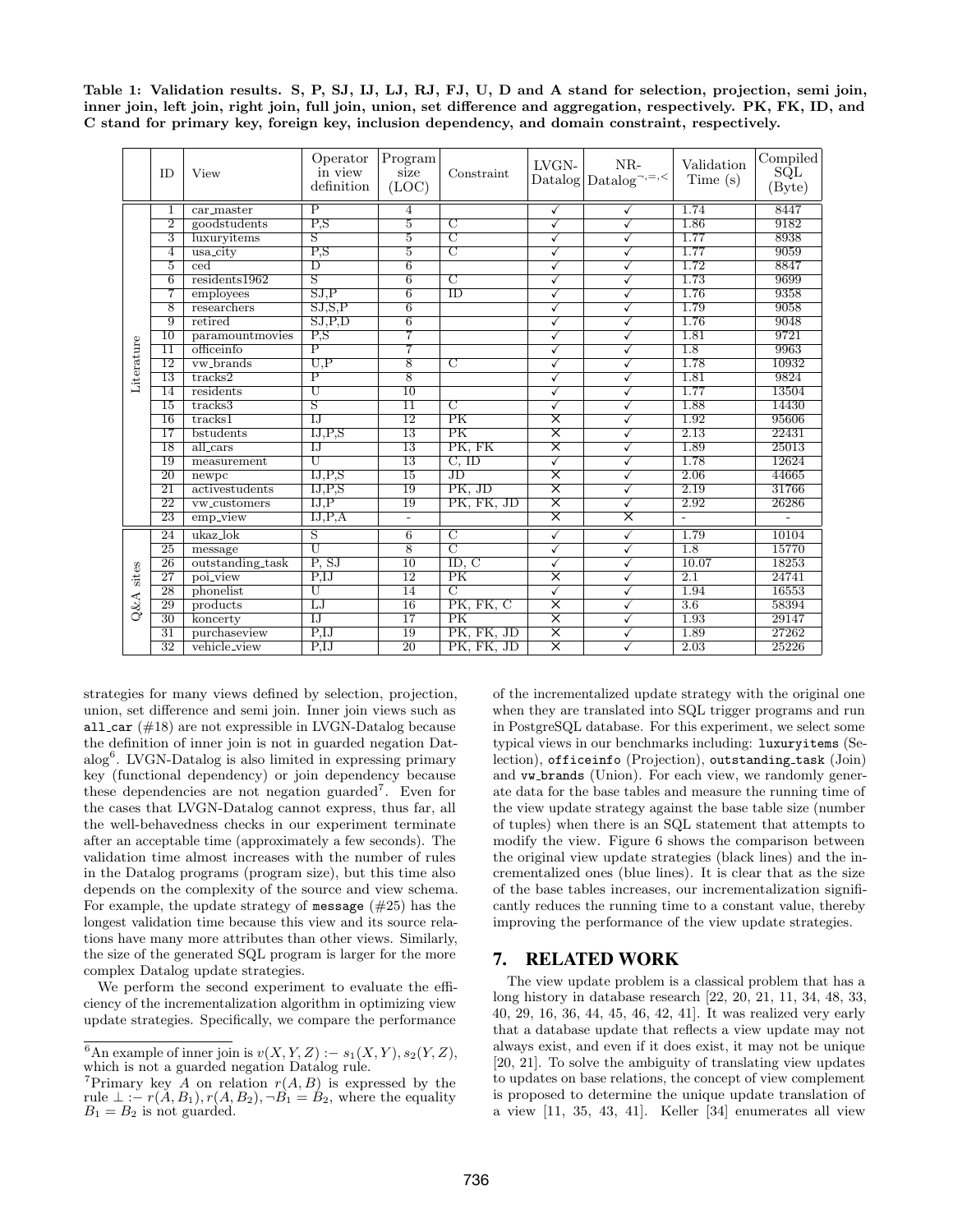<span id="page-11-1"></span>

Figure 6: View updating time.

update translations and chooses the one through interaction with database administrators, thereby solving the ambiguity problem. Some other researchers allow users to choose the one through an interaction with the user at view definition time [\[34,](#page-12-5) [42\]](#page-13-2). Some other approaches restrict the syntax for defining views [\[21\]](#page-12-2) that allow for unambiguous update propagation. Recently, intention-based approaches have been proposed to find relevant update policies for several types of views [\[44,](#page-13-5) [45,](#page-13-1) [46\]](#page-13-6). In another aspect, because some updates on views are not translatable, some works permit side effects of the view update translator [\[48\]](#page-13-13) or restrict the kind of updates that can be performed on a view [\[33\]](#page-12-4). Some other works use auxiliary tables to store the updates, which cannot be applied to the underlying database [\[40,](#page-13-0) [29\]](#page-12-25). The authors of [\[16,](#page-12-34) [36\]](#page-12-6) studied approximation algorithms to minimize the side effects for propagating deletion from the view to the source database. However, these existing approaches can only solve a very restricted class of view updates.

By generalizing view update as a synchronization problem between two data structures, considerable research effort has been devoted to bidirectional programming [\[19\]](#page-12-11) for this problem not only in relational databases [\[15,](#page-12-7) [31\]](#page-12-35) but also for other data types, such tree [\[25,](#page-12-10) [47\]](#page-13-14), graph [\[30\]](#page-12-36) or string data [\[14\]](#page-12-37). The prior work by Bohannon et al. [\[15\]](#page-12-7) employs bidirectional transformation for view update in relational databases. The authors propose a bidirectional language, called relational lenses, by enriching the SQL expression for defining views of projection, selection, and join. The language guarantees that every expression can be interpreted forwardly as a view definition and backwardly as an update strategy such that these backward and forward transformations are well-behaved. A recent work [\[31\]](#page-12-35) has shown that incrementalization is necessary for relational lenses to make this language practical in RDBMSs. However, this language

is less expressive than general relational algebra; hence, not every updatable view can be written. Moreover, relational lenses still limit programmers from control over the update strategy.

Melnik et al. [\[49\]](#page-13-15) propose a novel declarative mapping language for specifying the relationship between application entity views and relational databases, which is compiled into bidirectional views for the view update translation. The user-specified mappings are validated to guarantee the generated bidirectional views to roundtrip. Furthermore, the authors introduce the concept of merge views that together with the bidirectional views contribute to determining complete update strategies, thereby solving the ambiguity of view updates. Though, merge views are exclusively used and validating the behavior of this operation with respect to the roundtripping criterion is not explicitly considered. In comparison to [\[49\]](#page-13-15), where the proposed mapping language is restricted to selection-projection views (no joins), our approach focuses on a specification language, which is in lower level but more expressive that more view update strategies can be expressed. Moreover, the full behaviour of the specified view update strategies is validated by our approach.

Our work was greatly inspired by the putback-based approach in bidirectional programming [\[32,](#page-12-12) [50,](#page-13-16) [51,](#page-13-17) [24,](#page-12-13) [38,](#page-12-15) [37\]](#page-12-16). The key observation in this approach is that thanks to wellbehavedness, putback transformation uniquely determines the get one. In contrast to the other approaches, the putbackbased approach provides languages that allow programmers to write their intended update strategies more freely and derive the get behavior from their putback program. A typical language of this putback-based approach is BiGUL [\[38,](#page-12-15) [37\]](#page-12-16), which supports programming putback functions declaratively while automatically deriving the corresponding unique forward transformation. Based on BiGUL, Zan et al. [\[56\]](#page-13-18) design a putback-based Haskell library for bidirectional transformations on relations. However, this language is designed for Haskell data structures; hence, it cannot run directly in database environments. The transformation from tables in relational databases to data structures in Haskell would reduce the performance of view updates. In contrast, we propose adopting the Datalog language for implementing view update strategies at the logical level, which will be optimized and translated to SQL statements to run efficiently inside an SQL database system.

## <span id="page-11-0"></span>8. CONCLUSIONS

In this paper, we have introduced a novel approach for relational view update in which programmers are given full control over deciding and implementing their view update strategies. By using nonrecursive Datalog with extensions as the language for describing view update strategies, we propose algorithms for validating user-written update strategies and optimizing update strategies before compiling them into SQL scripts to run effectively in RDBMSs. The experimental results show the performance of our framework in terms of both validation time and running time.

Acknowledgments We would like to thank the anonymous reviewers for their insightful comments on this work. We would also like to thank the BISCUITS project members for useful discussions. This work is partially supported by the Japan Society for the Promotion of Science (JSPS) Grant-in-Aid for Scientific Research (S) No. 17H06099.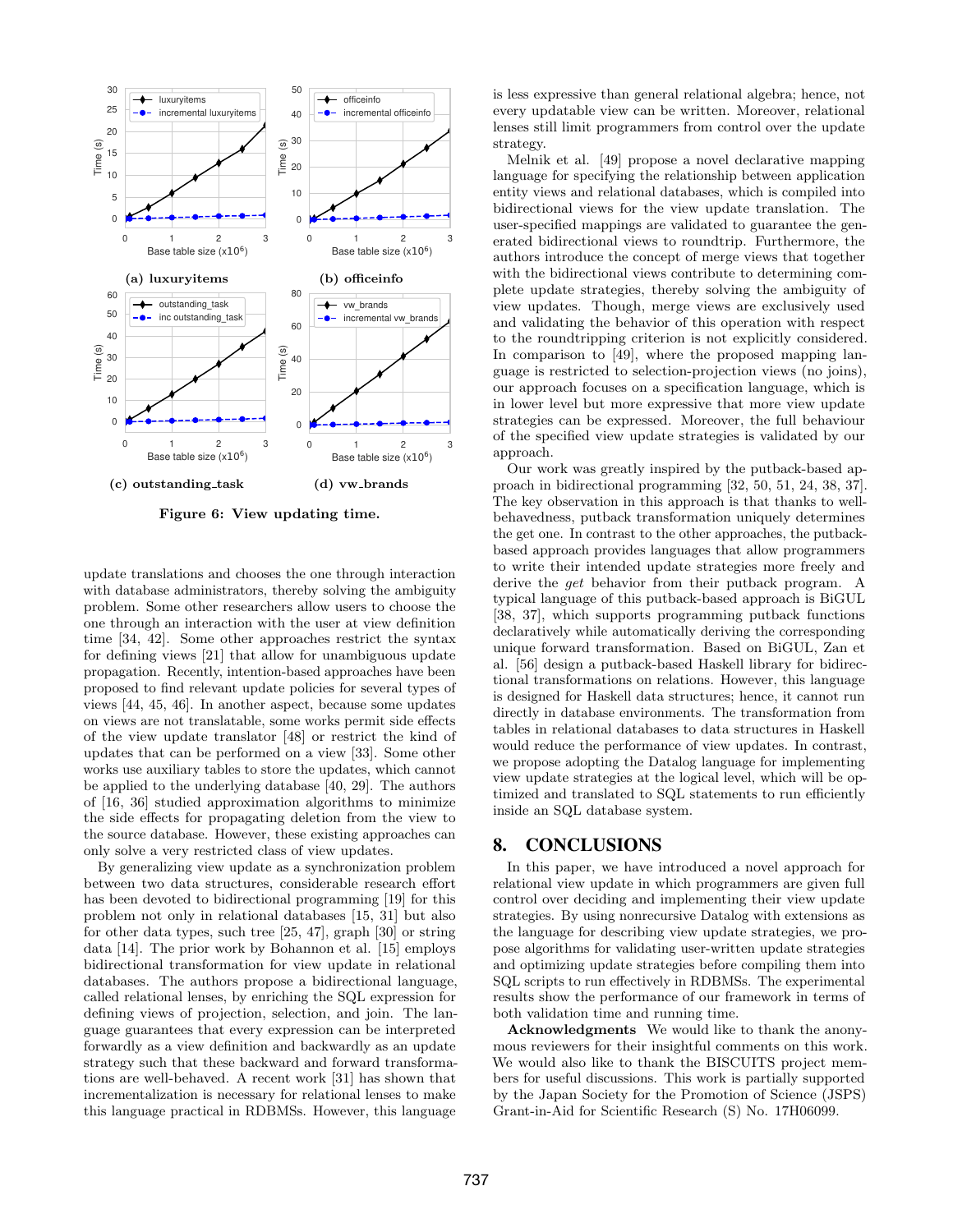## 9. REFERENCES

- <span id="page-12-32"></span>[1] Database Administrators Stack Exchange. <https://dba.stackexchange.com>.
- <span id="page-12-27"></span>[2] MySQL Tutorial. <http://www.mysqltutorial.org>.
- <span id="page-12-28"></span>[3] Oracle Tutorial. <https://www.oracletutorial.com>.
- <span id="page-12-9"></span>[4] PostgreSQL. <https://www.postgresql.org>.
- <span id="page-12-30"></span>[5] PostgreSQL 9.6.15 Documentation. <https://www.postgresql.org/docs/9.6/>.
- <span id="page-12-29"></span>[6] PostgreSQL Tutorial. <http://www.postgresqltutorial.com>.
- <span id="page-12-33"></span>[7] Questions - Stack Overflow. <https://stackoverflow.com/questions>.
- <span id="page-12-31"></span>[8] SQL Server Tutorial. <http://www.sqlservertutorial.net>.
- <span id="page-12-24"></span>[9] Z3: Theorem Prover. <https://z3prover.github.io>.
- <span id="page-12-19"></span>[10] S. Abiteboul, R. Hull, and V. Vianu. Foundations of Databases. Addison-Wesley, 1995.
- <span id="page-12-0"></span>[11] F. Bancilhon and N. Spyratos. Update semantics of relational views. ACM Trans. Database Syst., 6(4):557–575, Dec. 1981.
- <span id="page-12-23"></span>[12] V. Bárány, B. T. Cate, and L. Segoufin. Guarded negation. J. ACM, 62(3):22:1–22:26, June 2015.
- <span id="page-12-22"></span>[13] V. Bárány, B. ten Cate, and M. Otto. Queries with guarded negation. PVLDB, 5(11):1328–1339, 2012.
- <span id="page-12-37"></span>[14] D. M. Barbosa, J. Cretin, N. Foster, M. Greenberg, and B. C. Pierce. Matching lenses: Alignment and view update. In Proceedings of the 15th ACM SIGPLAN International Conference on Functional Programming, pages 193–204, 2010.
- <span id="page-12-7"></span>[15] A. Bohannon, B. C. Pierce, and J. A. Vaughan. Relational lenses: A language for updatable views. In Proceedings of the Twenty-fifth ACM SIGMOD-SIGACT-SIGART Symposium on Principles of Database Systems, pages 338–347, 2006.
- <span id="page-12-34"></span>[16] P. Buneman, S. Khanna, and W.-C. Tan. On propagation of deletions and annotations through views. In Proceedings of the Twenty-first ACM SIGMOD-SIGACT-SIGART Symposium on Principles of Database Systems, pages 150–158, 2002.
- <span id="page-12-18"></span>[17] A. Calì, G. Gottlob, and T. Lukasiewicz. A general datalog-based framework for tractable query answering over ontologies. Journal of Web Semantics, 14:57 – 83, 2012.
- <span id="page-12-17"></span>[18] S. Ceri, G. Gottlob, and L. Tanca. What you always wanted to know about datalog (and never dared to ask). IEEE Transactions on Knowledge and Data Engineering, 1(1):146–166, March 1989.
- <span id="page-12-11"></span>[19] K. Czarnecki, J. N. Foster, Z. Hu, R. Lämmel, A. Schürr, and J. F. Terwilliger. Bidirectional transformations: A cross-discipline perspective. In Theory and Practice of Model Transformations, pages 260–283. Springer Berlin Heidelberg, 2009.
- <span id="page-12-1"></span>[20] U. Dayal and P. A. Bernstein. On the updatability of relational views. In Proceedings of the Fourth International Conference on Very Large Data Bases, pages 368–377, 1978.
- <span id="page-12-2"></span>[21] U. Dayal and P. A. Bernstein. On the correct translation of update operations on relational views. ACM Trans. Database Syst., 7(3):381–416, Sept. 1982.
- <span id="page-12-3"></span>[22] R. Fagin, J. D. Ullman, and M. Y. Vardi. On the semantics of updates in databases. In Proceedings of

the 2nd ACM SIGACT-SIGMOD Symposium on Principles of Database Systems, pages 352–365, 1983.

- <span id="page-12-14"></span>[23] S. Fischer, Z. Hu, and H. Pacheco. A clear picture of lens laws. In International Conference on Mathematics of Program Construction, pages 215–223, 2015.
- <span id="page-12-13"></span>[24] S. Fischer, Z. Hu, and H. Pacheco. The essence of bidirectional programming. Science China Information Sciences, 58(5):1–21, May 2015.
- <span id="page-12-10"></span>[25] J. N. Foster, M. B. Greenwald, J. T. Moore, B. C. Pierce, and A. Schmitt. Combinators for bidirectional tree transformations: A linguistic approach to the view-update problem. ACM Trans. Program. Lang. Syst., 29(3), May 2007.
- <span id="page-12-26"></span>[26] H. Garcia-Molina, J. D. Ullman, and J. Widom. Database Systems: The Complete Book. Prentice Hall Press, 2 edition, 2008.
- <span id="page-12-21"></span>[27] T. J. Green, D. Olteanu, and G. Washburn. Live programming in the logicblox system: A metalogiql approach. PVLDB, 8(12):1782–1791, 2015.
- <span id="page-12-20"></span>[28] A. Gupta, I. S. Mumick, and V. S. Subrahmanian. Maintaining views incrementally. In Proceedings of the 1993 ACM SIGMOD International Conference on Management of Data, pages 157–166, 1993.
- <span id="page-12-25"></span>[29] K. Herrmann, H. Voigt, A. Behrend, J. Rausch, and W. Lehner. Living in parallel realities: Co-existing schema versions with a bidirectional database evolution language. In Proceedings of the 2017 ACM International Conference on Management of Data, pages 1101–1116, 2017.
- <span id="page-12-36"></span>[30] S. Hidaka, Z. Hu, K. Inaba, H. Kato, K. Matsuda, and K. Nakano. Bidirectionalizing graph transformations. In Proceedings of the 15th ACM SIGPLAN International Conference on Functional Programming, pages 205–216, 2010.
- <span id="page-12-35"></span>[31] R. Horn, R. Perera, and J. Cheney. Incremental relational lenses. Proc. ACM Program. Lang., 2(ICFP):74:1–74:30, July 2018.
- <span id="page-12-12"></span>[32] Z. Hu, H. Pacheco, and S. Fischer. Validity checking of putback transformations in bidirectional programming. In FM 2014: Formal Methods, pages 1–15. Springer International Publishing, 2014.
- <span id="page-12-4"></span>[33] A. M. Keller. Algorithms for translating view updates to database updates for views involving selections, projections, and joins. In Proceedings of the Fourth ACM SIGACT-SIGMOD Symposium on Principles of Database Systems, pages 154–163, 1985.
- <span id="page-12-5"></span>[34] A. M. Keller. Choosing a view update translator by dialog at view definition time. In Proceedings of the 12th International Conference on Very Large Data Bases, pages 467–474, 1986.
- <span id="page-12-8"></span>[35] A. M. Keller and J. D. Ullman. On complementary and independent mappings on databases. In Proceedings of the 1984 ACM SIGMOD International Conference on Management of Data, pages 143–148, 1984.
- <span id="page-12-6"></span>[36] B. Kimelfeld, J. Vondrák, and R. Williams. Maximizing conjunctive views in deletion propagation. ACM Trans. Database Syst., 37(4):24:1–24:37, Dec. 2012.
- <span id="page-12-16"></span>[37] H.-S. Ko and Z. Hu. An axiomatic basis for bidirectional programming. Proc. ACM Program. Lang., 2(POPL):41:1–41:29, Dec. 2017.
- <span id="page-12-15"></span>[38] H.-S. Ko, T. Zan, and Z. Hu. Bigul: A formally verified core language for putback-based bidirectional